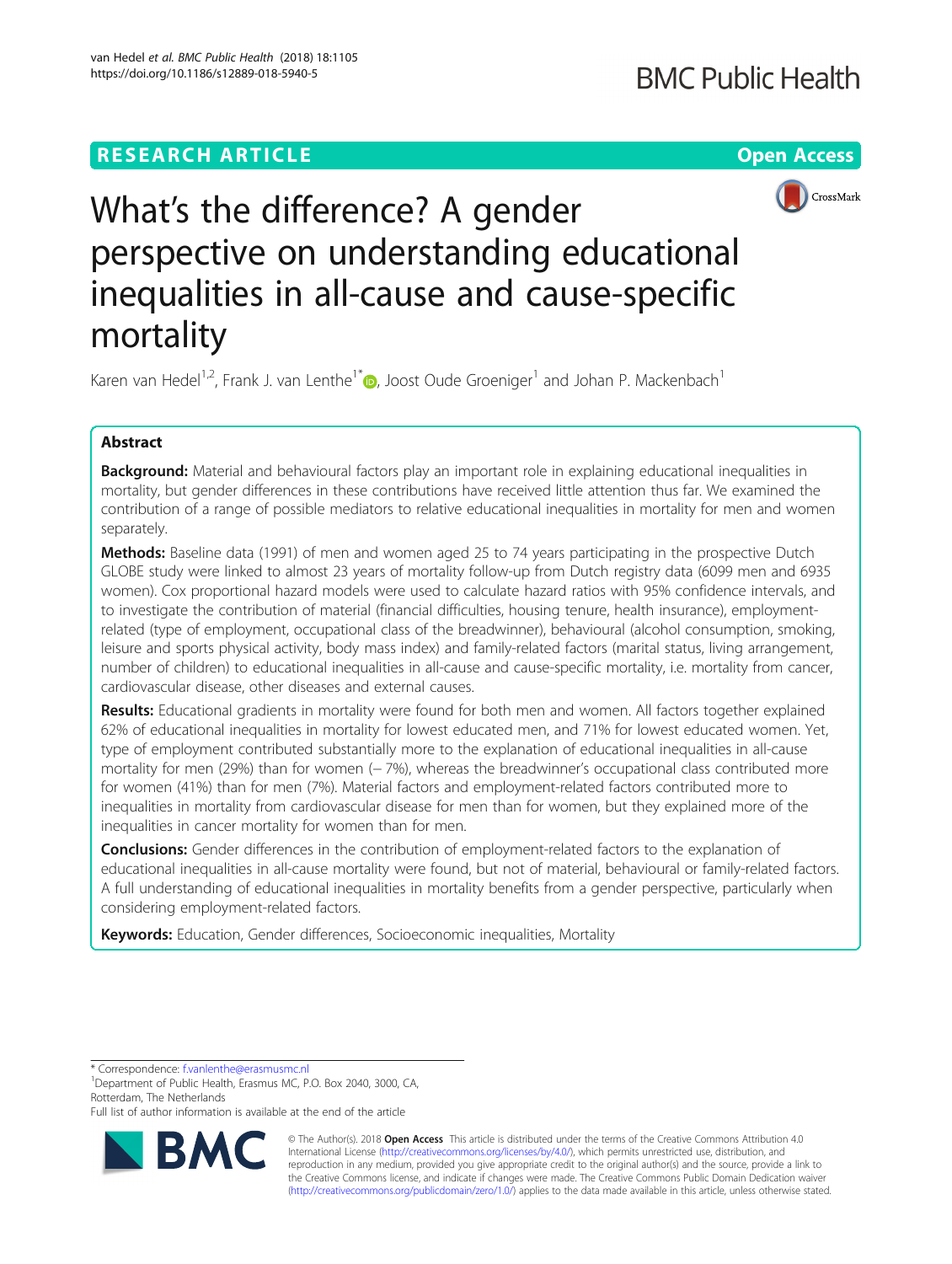# Background

Higher levels of education are related to lower rates of all-cause and cause-specific mortality in most European countries including the Netherlands [\[1](#page-12-0)–[6](#page-12-0)]. Prior studies highlighted the importance of material factors (e.g., income, type of health insurance, and financial difficulties) and behavioural factors (e.g., smoking, excessive alcohol consumption, and diet) in explaining educational inequalities in mortality  $[7-12]$  $[7-12]$  $[7-12]$  $[7-12]$ . Educational gradients in mortality have been found for both men and women [\[4](#page-12-0), [5](#page-12-0)]. Absolute mortality differences by education are generally larger for men than for women, but gender differences in relative mortality differences by education are less clear [\[13](#page-12-0), [14](#page-12-0)]. These findings suggest that explanations for the educational gradient may also differ for men and women, an issue that hardly received attention thus far.

Indeed, two mechanisms may explain why material and behavioural factors contribute differently to the explanation of educational inequalities in mortality between men and women. Firstly, the impact of education on material, employment-related and behavioural factors may differ. For example, socioeconomic inequalities in overweight are smaller for Dutch men than for Dutch women [[15](#page-12-0)], and educational inequalities in smoking prevalence were larger for men than for women in the European Union [\[16\]](#page-12-0). Secondly, the effect of material, employment-related and behavioural factors on mortality may differ. For example, unemployment is more strongly related to mortality for men than for women, which may be the result of employment status being more central to men's identities than to women's [\[17\]](#page-12-0).

In addition, family-related factors may play a role in generating gender differences in educational inequalities in mortality. The educational gradient in family factors may be different for men and women. Indeed, higher educated men and women are more likely to ever get married than their lower educated counterparts, but this marriage gap seems to be larger for men than for women [\[18](#page-12-0), [19\]](#page-12-0). Additionally, higher educated Dutch women are more likely to remain childless than low educated women, whereas the proportion of Dutch men that remains childless is similar across different educational levels [\[19\]](#page-12-0). Additionally, mortality differentials by marital status, living arrangement and parenthood status have been found; mortality is lower for married individuals, individuals living with a partner, or parents, than for their unmarried, living alone, and childless counterparts, respectively [[20](#page-12-0)–[22](#page-12-0)]. These family factors may also differentially impact mortality of men and women. For example, marriage is more protective of health and mortality for men than for women [\[23](#page-12-0)]. There seem to be no clear gender differences in the association between parenthood and mortality [\[24,](#page-12-0) [25](#page-12-0)]. To our knowledge the

contribution of these factors to educational inequalities in mortality has not yet been studied.

A proper understanding of the underlying causes of inequalities in mortality is needed for adequate interventions and policies aimed at bridging the health gap between the higher and lower educated. Perhaps surprisingly, and despite good reasons to assume that the explanation of socioeconomic inequalities in health may differ by gender, only few studies investigated this with a specific gender perspective [[26](#page-12-0)–[29\]](#page-12-0). The aim of this article was to examine whether explanations for relative educational inequalities in mortality differed between men and women. We examined multiple material, employment-related, behavioural and family-related factors, using data from a Dutch cohort study linked on an individual level to registry data with almost 23 years of mortality follow-up.

# **Methods**

Data came from the prospective GLOBE study (the Dutch acronym for Health and Living Conditions of the Population of Eindhoven and surroundings) [[30\]](#page-12-0) initiated to quantitatively assess mechanisms and factors explaining socioeconomic inequalities in health in the Netherlands [\[31\]](#page-12-0). Baseline information was collected through a postal survey in 1991. This survey was distributed among 27,070 non-institutionalized respondents aged 15 to 74 years living in Eindhoven, a city in the South of the Netherlands, and its surrounding municipalities [[32\]](#page-12-0). The response for this postal survey was 70.1%, leaving 18,973 respondents in the baseline sample. This sample was then on an individual level linked (94%) to almost 23 years of mortality follow-up from Statistics Netherlands.

Men and women aged 25 to 74 years were included in our study ( $n = 15,534$ ). We excluded those who reported at least one of six severe chronic diseases (chronic obstructive pulmonary disease, heart disease, stroke, renal disease, diabetes, or cancer) at baseline ( $n = 2500$ ). Having a chronic illness may influence an individual's survival, but it may also affect their explanatory factors such as health behaviours. For example, individuals may improve their health behaviours after a health scare due to chronic illness, e.g. cease smoking, eat healthier or become more physically active. However, our explanatory variables may also have influenced the likelihood of becoming chronically ill, as unhealthy behaviours increase the chance of becoming chronically ill [\[33](#page-12-0)]. As no information was available prior to our baseline data in 1991, we cannot disentangle how these two mechanisms might be working together due to lack of a time dimension. Overall, our analyses included 6099 men and 6935 women.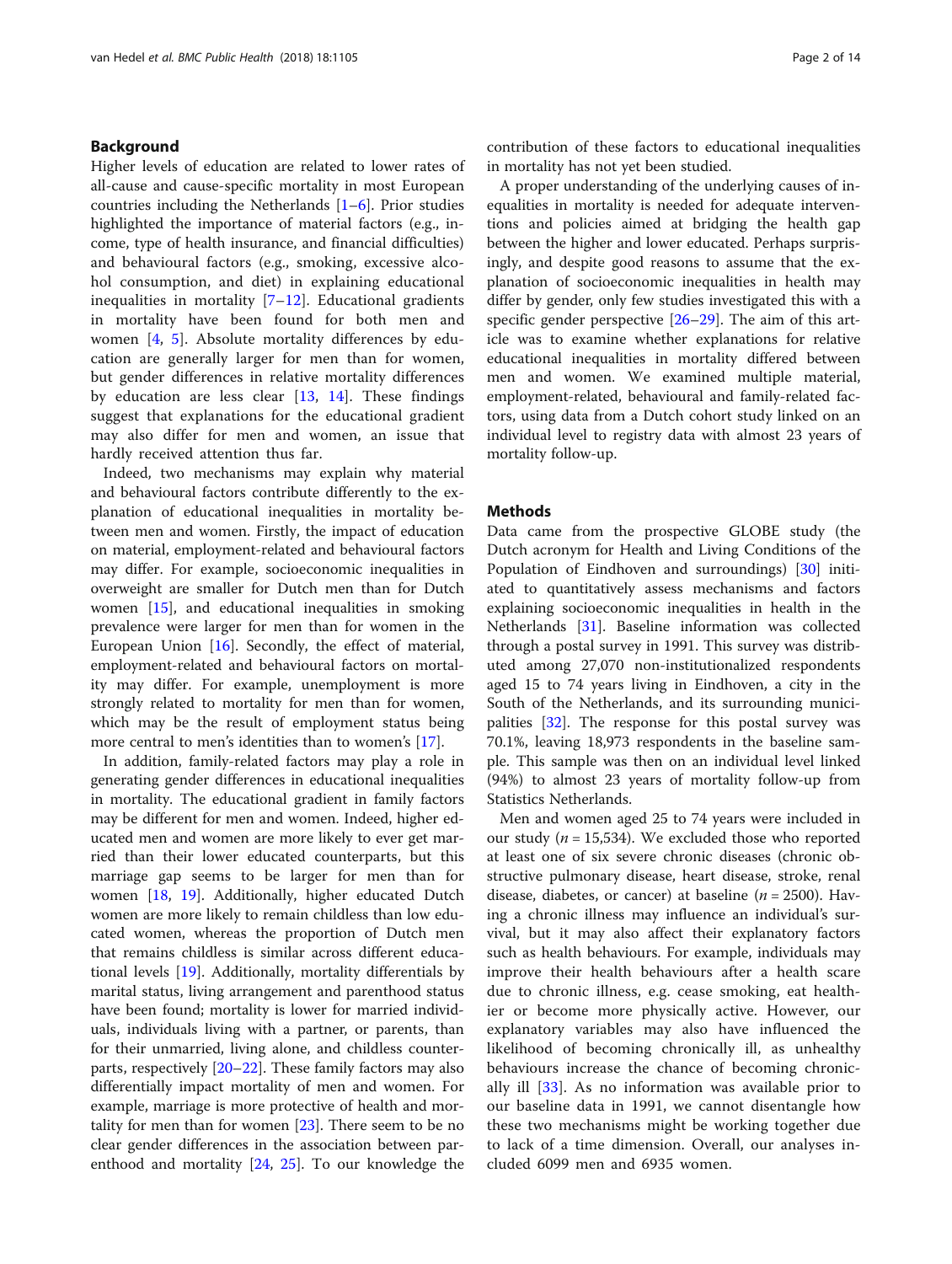# Levels of education

Educational level was used to represent the socioeconomic position of the individual, as it is commonly used as an indicator for socioeconomic status in the Netherlands. We distinguished 4 levels of educational attainment with the following equivalent levels of the International Standard Classification of Education (ISCED) [[34](#page-12-0)]: primary education only ("lowest", ISCED 0 and 1), lower vocational school and lower secondary school ("low", ISCED 2), intermediate vocational school and intermediate or higher secondary school ("mid", ISCED 3 and 4), and higher vocational school and university ("high", ISCED 5 and 6).

# Explanatory variables: material, employment-related, behavioural and family-related factors

All explanatory factors were derived from the postal survey collected in 1991. Financial problems, housing tenure and health insurance were included as material factors. Financial problems were measured by asking the respondents if they had any difficulties paying bills, food, rent, electricity, etcetera during the previous year (no difficulties, some difficulties, and big difficulties). With regards to housing tenure, we distinguished between individuals owning and those renting their home. The two possible types of health insurance were public and private insurance. As employment-related factors, we included the respondent's employment status (employed; unemployed; retired; others, e.g. students or homemakers) and the occupation of the main breadwinner (professional; white-collar; blue-collar occupations; not in the workforce) [[35\]](#page-12-0).

The behavioural factors included in this study were alcohol consumption, smoking, physical activity in leisure time, physical activity in sports, and body mass index (BMI). Alcohol consumption (weekly number of drinks) was calculated from information on the number of days per week the respondent drank alcoholic drinks and the number of alcoholic drinks (units) consumed on such a day; no consumption, light consumption (1 to 14 drinks for men, 1 to 7 drinks for women), moderate consumption (15 to 21 drinks for men, 8 to 14 drinks for women), and heavy consumption (22 or more drinks for men, 15 or more drinks for women; same cut-off as used by Statistics Netherlands to define excess alcohol consumption). Regarding smoking status, we distinguished current smokers from former smokers and never smokers. Physical activity in leisure time was measured by two questions "How many hours of your leisure time do you spend in total per week on working in the garden, biking, walking, walking the dog?" and "How many hours of your leisure time do you spend in total per week on chores, fixing the house, repairs?". Sports physical activity was measured by the question "Do you exercise?". Both physical activity questions had the following 4 answer categories; (i) no, (almost) never ("inactive"), (ii) yes, less than 1 h a week ("little active"), (iii) yes, approximately 1 to 2 h a week ("moderately active"), and (iv) yes, 2 h a week or more ("active"). BMI  $(kg/m<sup>2</sup>)$  was calculated from self-reported weight and height (underweight, BMI < 20; normal weight, 20≤BMI < 25; overweight, 25≤BMI≤30; or obese, BMI > 30). BMI was included here as it is mainly determined by behaviour.

As family-related factors we included marital status, living arrangement and number of children. Marital status was categorized into currently married, previously married (i.e., divorced and widowed) and never married. We also included living arrangement (living together with a partner or living alone). Lastly, we distinguished between no, one, two, and three or more children.

## Outcome measures

Mortality data were obtained from Statistics Netherlands. The GLOBE baseline survey (April 1, 1991) was linked to death registry data until December 31, 2013, allowing for almost 23 years of mortality follow-up. We examined educational inequalities in all-cause mortality, as well as in 4 categories of causes of death: mortality from cancer, cardiovascular disease (CVD), other diseases, and external causes. The International Classification of Disease, 10th revision codes [\[36\]](#page-12-0) for the causes of death included in each of these categories are provided in the footnote of Table [4.](#page-9-0)

# Analysis

Missing values for the explanatory factors, but not educational attainment or mortality, were handled by applying multiple imputations  $(M = 5)$  [\[37](#page-13-0), [38](#page-13-0)]. We imputed missing values based on all other factors included in the analysis.

Our analytical strategy consisted of four steps, and essentially follows the steps of a mediation analysis [\[39](#page-13-0)]. We thus assume causal effects of education on mortality, of education on the mediators and of the mediators on mortality, as would be done within a mediation analysis. However, we understand that our observational study cannot lead to causal effects, and therefore we refer to our results as associations. First, we calculated hazard ratios (HR) and their 95% confidence intervals (CI) for the association between educational level and mortality for men and women, using Cox proportional hazard models with age as the time scale (also referred to as model 0). Second, age-standardised prevalence rates of the explanatory factors by educational level were calculated for men and women. Third, Cox proportional hazard models were used to assess the association between each explanatory factor and mortality, adjusted for education (added as an independent variable to the models). Fourth, we estimated hazard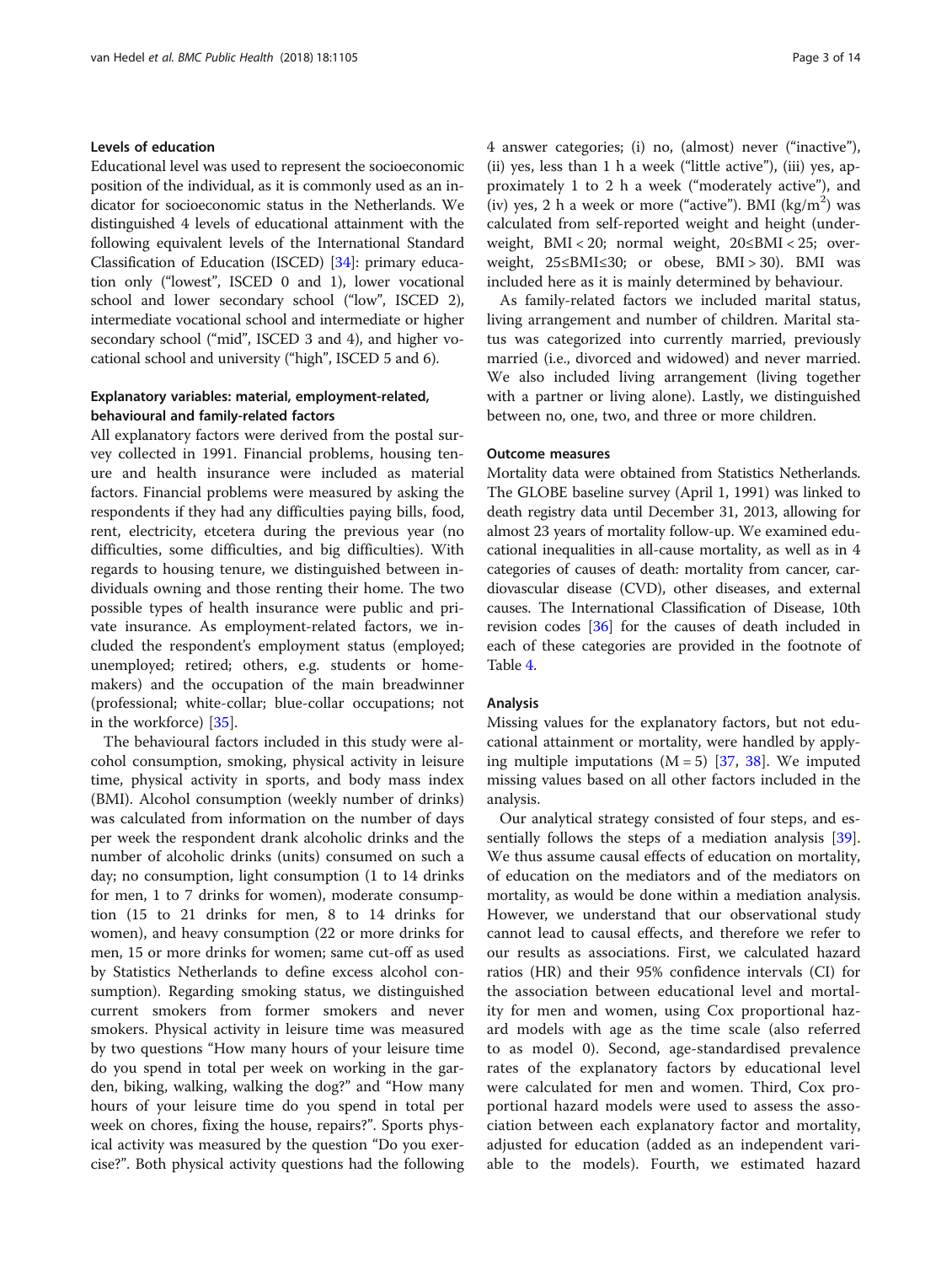ratios for education after inclusion of the material, employment-related, behavioural and/or family-related factors in Cox proportional hazard models. The contributions of these factors to educational inequalities in mortality were then estimated based on the changes in the hazard ratios for education after inclusion of these explanatory factors (adjusted models). The absolute change in the hazard ratios (HR) for education after the explanatory factors were included, was calculated by  $HR_{model 0} - HR_{adjusted}$ . The relative change was calculated as follows:  $(HR_{model 0} - HR_{ad})$  $_{justed})/(HR_{model 0} - 1)$ . We estimated the contributions of each explanatory factor to educational inequalities in mortality separately and for the broader categories of factors. Confidence intervals of the contributions to educational inequalities in mortality were calculated using a bootstrap with 5000 repetitions; 1000 repetitions per imputed dataset. The same procedure was used to assess the contributions of the explanatory factors to educational inequalities in cause-specific mortality. Cause-specific mortality was analysed within a competing risks framework  $[40]$  $[40]$  $[40]$ ; as we were interested in mortality from a specific cause, and wanted to account for the fact that individuals may die from other causes than the one we were interested in. Gender differences in the contribution of material, employment, behavioural and family factors to the explanation of educational inequalities in all-cause and cause-specific mortality were assessed by comparing the estimated 95% confidence intervals of men and women. Gender differences were determined based on non-overlapping confidence intervals of the contribution of factors to educational inequalities in mortality for men and women.

The Cox proportional hazard models and the multiple imputation strategy were performed using Stata SE version 14.1. The bootstrapped confidence intervals were calculated in R version 3.3.1.

# Results

As compared to those with the highest levels of education, significantly increased hazard ratios were found for those with lower levels of education (Fig. 1). Whereas an inverse educational gradient in mortality was found for men, reasonably similar hazard ratios were found at all three lower levels of education for women. Proportions of men and women in each educational category, with their 95% confidence intervals, are presented in Additional file [1:](#page-11-0) Table S1.

#### Distribution of explanatory factors by educational level

Inverse educational gradients were found for all material and employment-related factors, but noticeable differences were found in the size of these gradients between men and women (Table [1](#page-4-0)). The educational gradient was larger for men than women with regards to the proportion privately insured, unemployed and blue-collar occupation of the breadwinner.

Educational gradients were also found for the behavioural factors, with sometimes contrasting directions between men and women. Specifically, the educational gradient for not consuming any alcohol was weaker for men than for women. Whereas heavy alcohol consumption decreased with increasing educational levels for men, it increased with education for women. The observed gradient in current smoking by educational level was smaller for men than for women, but in the same direction. The proportion of men being moderately active in leisure activities increased with higher levels of education, but the proportion of women being moderately active was similar across educational levels. The educational gradient in being active in leisure activities

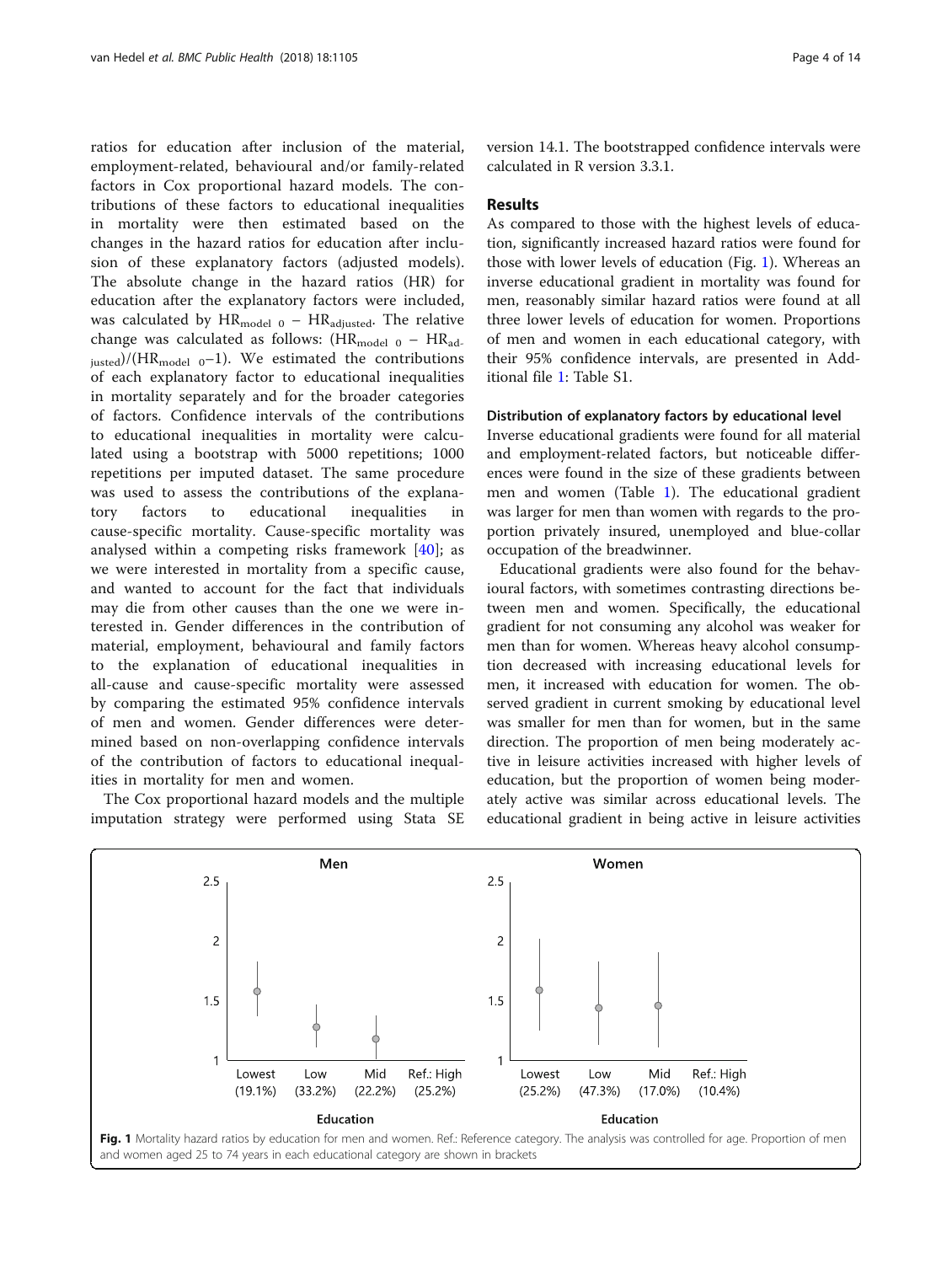|                               | Men    |       |       |       | Women  |       |       | Testing for a gender |                                                     |
|-------------------------------|--------|-------|-------|-------|--------|-------|-------|----------------------|-----------------------------------------------------|
|                               | Lowest | Low   | Mid   | High  | Lowest | Low   | Mid   | High                 | difference in<br>gradient ( $p$ value) <sup>a</sup> |
| Material factors              |        |       |       |       |        |       |       |                      |                                                     |
| Financial difficulties        |        |       |       |       |        |       |       |                      |                                                     |
| No                            | 65.1%  | 76.2% | 83.0% | 92.6% | 62.9%  | 78.8% | 83.6% | 90.0%                | 0.325                                               |
| Some                          | 27.4%  | 21.3% | 14.8% | 6.5%  | 29.5%  | 17.7% | 13.8% | 9.0%                 | 0.430                                               |
| Big                           | 7.6%   | 2.6%  | 2.1%  | 0.9%  | 7.6%   | 3.5%  | 2.7%  | 1.0%                 | 0.303                                               |
| Housing tenure                |        |       |       |       |        |       |       |                      |                                                     |
| Owned home                    | 29.5%  | 48.4% | 62.0% | 76.5% | 34.2%  | 53.0% | 67.3% | 74.2%                | 0.112                                               |
| Rented home                   | 70.5%  | 51.6% | 38.0% | 23.5% | 65.8%  | 47.0% | 32.7% | 25.8%                | $\mathbf{u}$                                        |
| Health insurance              |        |       |       |       |        |       |       |                      |                                                     |
| Private                       | 7.8%   | 27.0% | 50.6% | 79.0% | 15.9%  | 31.2% | 48.3% | 66.6%                | < 0.001                                             |
| Public                        | 92.2%  | 73.0% | 49.4% | 21.0% | 84.1%  | 68.8% | 51.7% | 33.4%                | $\mathbf{u}$                                        |
| Employment-related factors    |        |       |       |       |        |       |       |                      |                                                     |
| Employment                    |        |       |       |       |        |       |       |                      |                                                     |
| Employed                      | 46.7%  | 60.2% | 61.0% | 66.1% | 18.9%  | 24.4% | 34.0% | 41.0%                | 0.932                                               |
| Unemployed                    | 27.6%  | 12.7% | 9.6%  | 4.6%  | 9.7%   | 6.4%  | 4.9%  | 7.1%                 | < 0.001                                             |
| Retired                       | 25.1%  | 26.3% | 27.9% | 28.4% | 6.9%   | 7.2%  | 10.0% | 15.8%                | 0.065                                               |
| Other                         | 0.5%   | 0.8%  | 1.6%  | 1.0%  | 64.4%  | 62.0% | 51.1% | 36.1%                | < 0.001                                             |
| Occupation of the breadwinner |        |       |       |       |        |       |       |                      |                                                     |
| Professional                  | 4.2%   | 16.8% | 44.0% | 85.3% | 10.9%  | 25.5% | 49.6% | 77.4%                | < 0.001                                             |
| White collar                  | 15.0%  | 23.7% | 26.9% | 8.5%  | 14.2%  | 22.3% | 22.2% | 11.7%                | 0.001                                               |
| Blue collar                   | 78.4%  | 57.9% | 27.0% | 4.9%  | 52.4%  | 38.1% | 18.9% | 5.6%                 | < 0.001                                             |
| Not in the workforce          | 2.5%   | 1.6%  | 2.2%  | 1.3%  | 22.6%  | 14.2% | 9.2%  | 5.3%                 | 0.001                                               |
| Behavioural factors           |        |       |       |       |        |       |       |                      |                                                     |
| Alcohol consumption           |        |       |       |       |        |       |       |                      |                                                     |
| No                            | 20.0%  | 13.0% | 10.9% | 6.7%  | 44.9%  | 31.5% | 21.2% | 17.2%                | 0.005                                               |
| Light                         | 54.9%  | 61.2% | 62.7% | 67.6% | 38.5%  | 47.8% | 48.6% | 51.7%                | 0.618                                               |
| Moderate                      | 8.5%   | 11.4% | 12.8% | 15.1% | 11.5%  | 13.5% | 18.6% | 20.9%                | 0.147                                               |
| Heavy                         | 16.7%  | 14.4% | 13.7% | 10.5% | 5.1%   | 7.3%  | 11.5% | 10.2%                | < 0.001                                             |
| Body mass index (BMI)         |        |       |       |       |        |       |       |                      |                                                     |
| Underweight                   | 4.3%   | 3.4%  | 3.4%  | 4.0%  | 7.2%   | 8.5%  | 10.1% | 12.1%                | 0.071                                               |
| Normal weight                 | 46.2%  | 46.9% | 55.1% | 61.8% | 49.1%  | 56.2% | 62.1% | 65.0%                | 0.844                                               |
| Overweight                    | 41.8%  | 44.6% | 37.5% | 32.4% | 32.3%  | 28.5% | 23.5% | 17.7%                | 0.118                                               |
| Obese                         | 7.6%   | 5.1%  | 4.0%  | 1.8%  | 11.4%  | 6.7%  | 4.3%  | 5.2%                 | 0.989                                               |
| Smoking                       |        |       |       |       |        |       |       |                      |                                                     |
| Current                       | 54.8%  | 45.2% | 38.2% | 35.4% | 42.1%  | 32.7% | 28.9% | 19.9%                | 0.009                                               |
| Former                        | 34.1%  | 40.4% | 43.5% | 42.9% | 21.7%  | 28.2% | 30.7% | 32.5%                | 0.181                                               |
| Never                         | 11.1%  | 14.5% | 18.3% | 21.7% | 36.2%  | 39.1% | 40.4% | 47.7%                | 0.056                                               |
| Leisure activity              |        |       |       |       |        |       |       |                      |                                                     |
| Inactive                      | 15.5%  | 11.9% | 12.2% | 10.1% | 18.6%  | 11.7% | 10.8% | 7.2%                 | 0.003                                               |
| Little                        | 12.9%  | 14.0% | 14.4% | 16.3% | 16.8%  | 16.6% | 15.3% | 18.4%                | 0.119                                               |
| Moderate                      | 22.5%  | 25.1% | 26.0% | 28.1% | 29.7%  | 27.5% | 29.9% | 26.7%                | 0.005                                               |
| Active                        | 49.1%  | 49.0% | 47.5% | 45.5% | 34.9%  | 44.3% | 44.0% | 47.7%                | < 0.001                                             |

<span id="page-4-0"></span>Table 1 Educational gradients in explanatory factors for men and women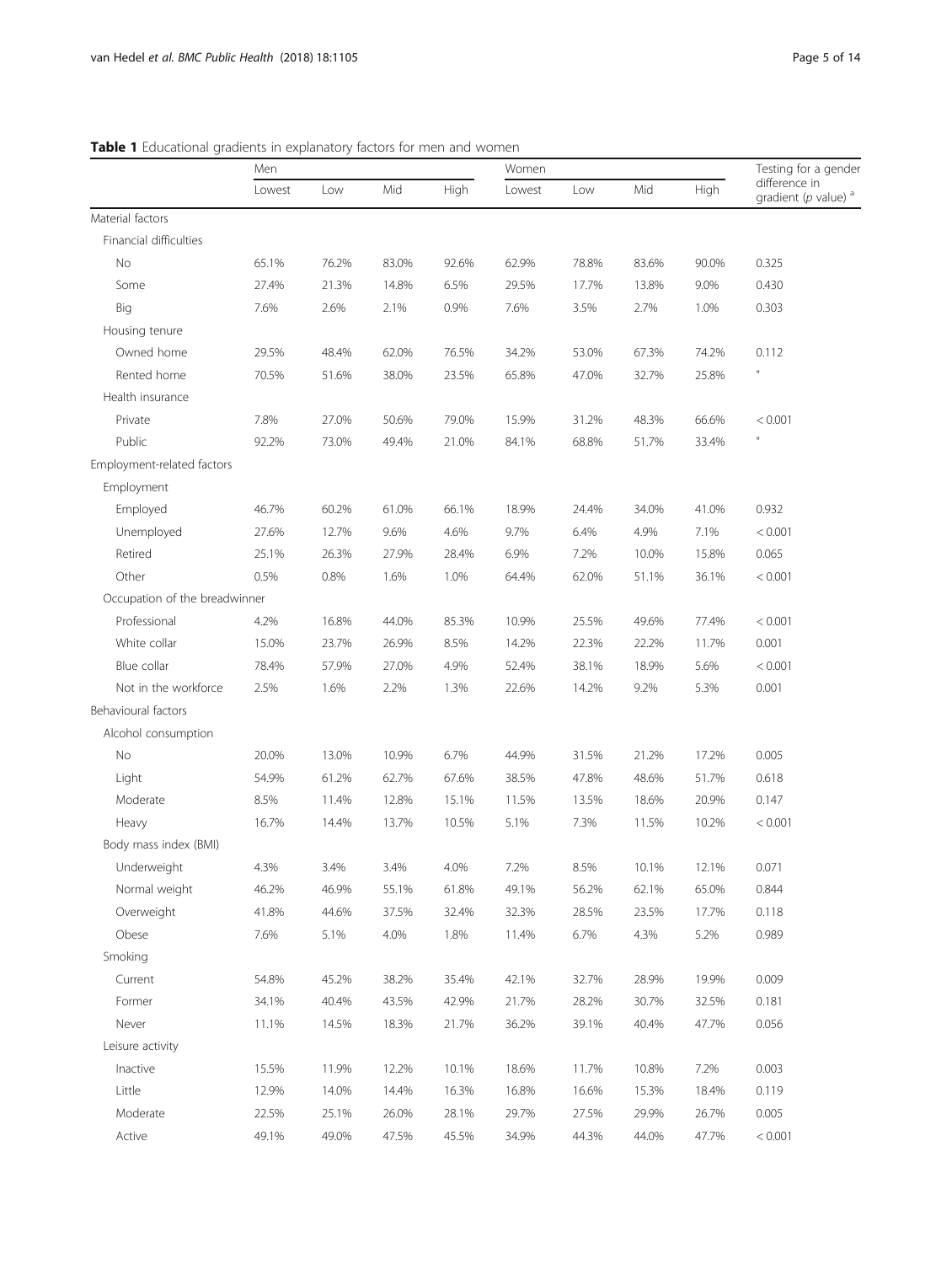|                        | Men    |       |       |             | Women  |       |       |       | Testing for a gender                                |
|------------------------|--------|-------|-------|-------------|--------|-------|-------|-------|-----------------------------------------------------|
|                        | Lowest | Low   | Mid   | <b>High</b> | Lowest | Low   | Mid   | High  | difference in<br>gradient ( $p$ value) <sup>a</sup> |
| Sports activity        |        |       |       |             |        |       |       |       |                                                     |
| Inactive               | 73.3%  | 60.9% | 51.6% | 44.0%       | 72.9%  | 56.9% | 46.2% | 43.1% | 0.320                                               |
| Little                 | 4.8%   | 6.6%  | 9.4%  | 8.4%        | 7.2%   | 8.0%  | 8.7%  | 11.3% | 0.391                                               |
| Moderate               | 9.9%   | 14.3% | 16.6% | 23.8%       | 12.4%  | 21.5% | 26.9% | 23.3% | 0.302                                               |
| Active                 | 12.0%  | 18.2% | 22.4% | 23.8%       | 7.4%   | 13.6% | 18.2% | 22.3% | 0.004                                               |
| Family-related factors |        |       |       |             |        |       |       |       |                                                     |
| Marital status         |        |       |       |             |        |       |       |       |                                                     |
| Currently married      | 73.6%  | 82.1% | 81.1% | 77.7%       | 71.5%  | 78.0% | 72.0% | 65.9% | 0.001                                               |
| Previously married     | 10.2%  | 7.5%  | 7.5%  | 8.7%        | 20.4%  | 15.4% | 14.3% | 11.2% | 0.025                                               |
| Never married          | 16.2%  | 10.4% | 11.4% | 13.6%       | 8.2%   | 6.6%  | 13.7% | 22.9% | < 0.001                                             |
| Living arrangement     |        |       |       |             |        |       |       |       |                                                     |
| Living with partner    | 78.0%  | 86.9% | 86.4% | 84.2%       | 75.7%  | 81.5% | 76.7% | 73.0% | 0.001                                               |
| Living alone           | 22.0%  | 13.1% | 13.6% | 15.8%       | 24.3%  | 18.5% | 23.3% | 27.0% | $\mathbf{H}$                                        |
| Number of children     |        |       |       |             |        |       |       |       |                                                     |
| $\mathbf{0}$           | 26.0%  | 18.8% | 22.3% | 22.0%       | 12.2%  | 15.2% | 21.8% | 32.1% | < 0.001                                             |
| 1                      | 16.6%  | 14.0% | 12.2% | 7.3%        | 14.4%  | 12.7% | 10.8% | 6.9%  | 0.275                                               |
| 2                      | 32.7%  | 38.5% | 37.5% | 35.4%       | 42.3%  | 38.5% | 31.5% | 29.0% | < 0.001                                             |
| 3 or more              | 24.6%  | 28.7% | 28.1% | 35.3%       | 31.0%  | 33.6% | 35.9% | 32.0% | 0.015                                               |

**Table 1** Educational gradients in explanatory factors for men and women (Continued)

Notes. Age-standardised towards the age distribution of men and women observed in the data. The imputed values resulting from our multiple imputations strategy were also included in these distributions.  $a^3$  The p value of the difference in the educational gradient for men and women came from interaction models (education  $\times$  gender) in which we additionally controlled for age and age  $\times$  gender interactions

was similar across educational levels for men, but increased with increasing educational levels for women. The observed educational gradient in being active in sports activity was in the same direction for men and women, although smaller for men than for women.

Educational gradients were least clear for the family-related factors. The proportion of currently married persons was lowest among low educated men and among high educated women. Living alone was less common for men with higher education than those with lower education, but for women it was slightly higher for those with higher levels of education. With increasing levels of education, childlessness slightly decreased for men, but increased for women.

#### Explanatory factors and their association with mortality

The associations of all material factors with mortality had comparable magnitudes for both men and women (Table [2\)](#page-6-0). For the employment-related factors, some gender differences were found. Unemployment was associated with higher mortality for men (hazard ratio (HR) = 1.84, 95% confidence interval (CI): 1.58, 2.14), but not for women (HR = 1.26, 95% CI: 0.90, 1.64). In contrast, blue-collar occupation of the breadwinner was not associated with higher mortality for men  $(HR = 1.03, 95\% \text{ CI:})$ 0.89, 1.19), but it was associated with higher mortality for women (HR = 1.31, 95% CI: 1.13, 1.52). Being a

former smoker, being previously married, and living alone was more strongly associated with mortality for men (former smoker vs. never smoker: HR = 1.33, 95% CI: 1.09, 1.62; previously married vs. currently married: HR = 1.55, 95% CI: 1.33, 1.79; and living alone vs. living with a partner: HR = 1.55, 95% CI: 1.35, 1.77) than for women (HR = 0.96, 95% CI: 0.84, 1.09; HR = 1.18, 95% CI: 1.05, 1.33; and HR = 1.21, 95% CI: 1.08, 1.35; respectively).

# Contribution to educational inequalities in all-cause mortality

A statistically significant elevated mortality risk for the lowest educated men and women (HR = 1.58, 95% CI: 1.37, 1.83 for men; HR = 1.59, 95% CI: 1.25, 2.02 for women; Table [3](#page-8-0)) was substantially attenuated after accounting for material factors (67% for men, 51% for women), and it was no longer statistically significantly higher among men (HR = 1.18, 95% CI: 0.99, 1.40 for men; HR = 1.29, 95% CI: 1.00, 1.66 for women). Type of health insurance seemed to explain more of the excess mortality risk of the lowest educated men (53%) than of the lowest educated women (32%). Both employment-related factors together explained a similar share of the educational inequalities for both men (between 21 and 28%) and women (between 11 and 34%), but strong differences were found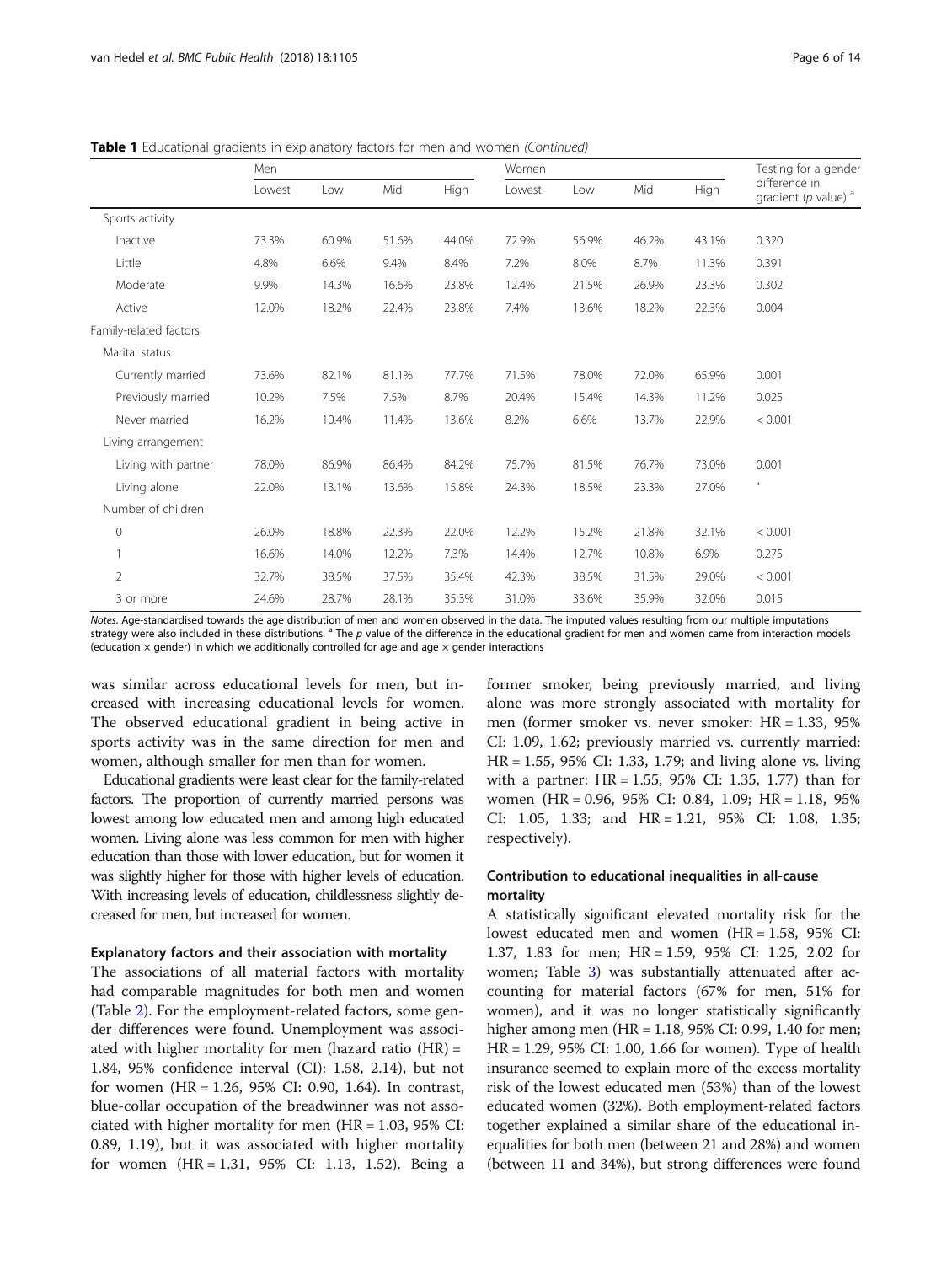|                               | Men                      |                          | Women           |                          | Testing for a gender                                            |
|-------------------------------|--------------------------|--------------------------|-----------------|--------------------------|-----------------------------------------------------------------|
|                               | $\mathsf{HR}^\mathsf{a}$ | $(95\%$ CI) <sup>b</sup> | HR <sup>a</sup> | $(95\%$ CI) <sup>b</sup> | difference in the<br>bivariate associations<br>( $p$ value) $c$ |
| Material factors              |                          |                          |                 |                          |                                                                 |
| Financial difficulties        |                          |                          |                 |                          |                                                                 |
| No                            | $\mathbf{1}$             | Ref.                     | $\mathbf{1}$    | Ref.                     |                                                                 |
| Some                          | 1.16                     | (1.02, 1.32)             | 1.28            | (1.13, 1.46)             | 0.278                                                           |
| Big                           | 1.41                     | (1.06, 1.87)             | 1.45            | (1.13, 1.88)             | 0.977                                                           |
| Housing tenure                |                          |                          |                 |                          |                                                                 |
| Owned home                    | $\mathbf{1}$             | Ref.                     | $\mathbf{1}$    | Ref.                     |                                                                 |
| Rented home                   | 1.28                     | (1.15, 1.43)             | 1.29            | (1.16, 1.44)             | 0.711                                                           |
| Health insurance              |                          |                          |                 |                          |                                                                 |
| Private                       | $\mathbf{1}$             | Ref.                     | $\mathbf{1}$    | Ref.                     |                                                                 |
| Public                        | 1.34                     | (1.18, 1.51)             | 1.25            | (1.11, 1.40)             | 0.358                                                           |
| Employment-related factors    |                          |                          |                 |                          |                                                                 |
| Employment                    |                          |                          |                 |                          |                                                                 |
| Employed                      | $\mathbf{1}$             | Ref.                     | $\mathbf{1}$    | Ref.                     |                                                                 |
| Unemployed                    | 1.84                     | (1.58, 2.14)             | 1.26            | (0.97, 1.64)             | 0.012                                                           |
| Retired                       | 1.10                     | (0.95, 1.26)             | 0.90            | (0.71, 1.12)             | 0.313                                                           |
| Other                         | 0.92                     | (0.47, 1.81)             | 0.86            | (0.71, 1.05)             | 0.979                                                           |
| Occupation of the breadwinner |                          |                          |                 |                          |                                                                 |
| Professional                  | $\mathbf{1}$             | Ref.                     | $\mathbf{1}$    | Ref.                     |                                                                 |
| White collar                  | 1.07                     | (0.91, 1.25)             | 1.17            | (0.99, 1.38)             | 0.384                                                           |
| Blue collar                   | 1.03                     | (0.89, 1.19)             | 1.31            | (1.13, 1.52)             | 0.026                                                           |
| Not in the workforce          | 1.27                     | (0.87, 1.85)             | 1.22            | (1.04, 1.44)             | 0.936                                                           |
| Behavioural factors           |                          |                          |                 |                          |                                                                 |
| Alcohol consumption           |                          |                          |                 |                          |                                                                 |
| $\rm No$                      | 1.20                     | (1.04, 1.38)             | 1.14            | (1.01, 1.28)             | 0.617                                                           |
| Light                         | $\mathbf{1}$             | Ref.                     | $\mathbf{1}$    | Ref.                     |                                                                 |
| Moderate                      | 1.12                     | (0.94, 1.32)             | 1.11            | (0.93, 1.32)             | 0.967                                                           |
| Heavy                         | 1.71                     | (1.48, 1.98)             | 1.60            | (1.30, 1.96)             | 0.527                                                           |
| Body mass index (BMI)         |                          |                          |                 |                          |                                                                 |
| Underweight                   | 1.58                     | (1.20, 2.07)             | 1.57            | (1.26, 1.96)             | 0.943                                                           |
| Normal weight                 | $\mathbf{1}$             | Ref.                     | $\mathbf{1}$    | Ref.                     |                                                                 |
| Overweight                    | 1.04                     | (0.94, 1.16)             | 1.04            | (0.92, 1.18)             | 0.948                                                           |
| Obesity                       | 1.36                     | (1.07, 1.74)             | 1.32            | (1.11, 1.58)             | 0.792                                                           |
| Smoking                       |                          |                          |                 |                          |                                                                 |
| Current                       | 2.49                     | (2.05, 3.02)             | 2.06            | (1.83, 2.33)             | 0.053                                                           |
| Former                        | 1.33                     | (1.09, 1.62)             | 0.96            | (0.84, 1.09)             | 0.008                                                           |
| Never                         | $\mathbf{1}$             | Ref.                     | $\mathbf{1}$    | Ref.                     |                                                                 |
| Leisure activity              |                          |                          |                 |                          |                                                                 |
| Inactive                      | 1.43                     | (1.21, 1.69)             | 1.50            | (1.29, 1.75)             | 0.607                                                           |
| Little                        | 1.28                     | (1.10, 1.50)             | 1.15            | (0.99, 1.33)             | 0.410                                                           |
| Moderate                      | 1.04                     | (0.92, 1.17)             | 1.03            | (0.90, 1.17)             | 0.930                                                           |
| Active                        | $\mathbf{1}$             | Ref.                     | $\mathbf{1}$    | Ref.                     |                                                                 |

# <span id="page-6-0"></span>Table 2 Bivariate associations between the explanatory factors and mortality for men and women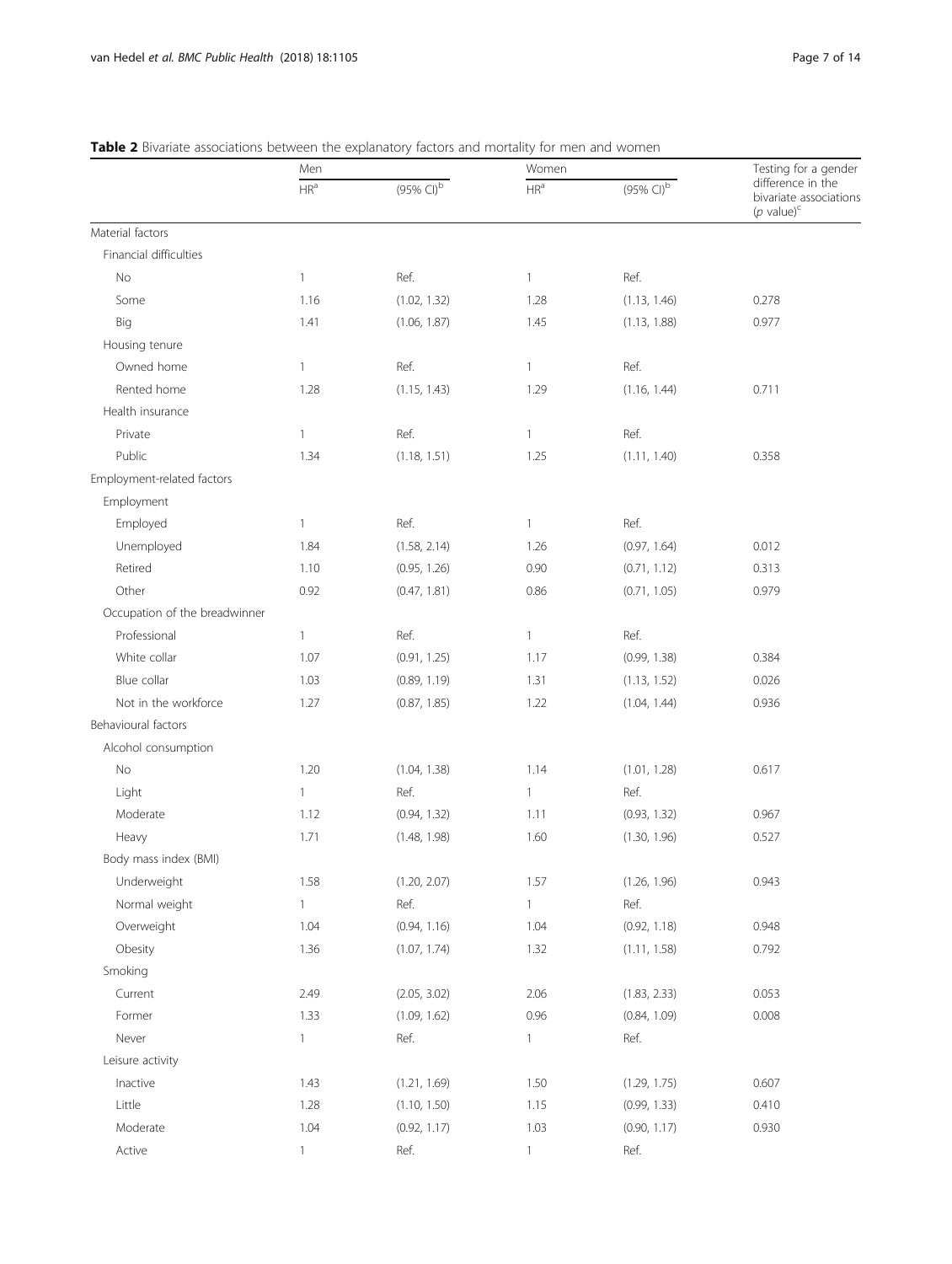|                        | Men             |                          | Women                    |                          | Testing for a gender<br>difference in the<br>bivariate associations<br>$(p \text{ value})^c$ |  |
|------------------------|-----------------|--------------------------|--------------------------|--------------------------|----------------------------------------------------------------------------------------------|--|
|                        | HR <sup>a</sup> | $(95\%$ CI) <sup>b</sup> | $\mathsf{HR}^\mathsf{a}$ | $(95\%$ CI) <sup>b</sup> |                                                                                              |  |
| Sports activity        |                 |                          |                          |                          |                                                                                              |  |
| Inactive               | 1.26            | (1.09, 1.46)             | 1.41                     | (1.18, 1.69)             | 0.317                                                                                        |  |
| Little                 | 1.12            | (0.89, 1.43)             | 1.15                     | (0.90, 1.47)             | 0.856                                                                                        |  |
| Moderate               | 0.96            | (0.78, 1.18)             | 1.09                     | (0.88, 1.35)             | 0.377                                                                                        |  |
| Active                 | $\mathbf{1}$    | Ref.                     | $\mathbf{1}$             | Ref.                     |                                                                                              |  |
| Family-related factors |                 |                          |                          |                          |                                                                                              |  |
| Marital status         |                 |                          |                          |                          |                                                                                              |  |
| Currently married      | $\mathbf{1}$    | Ref.                     | $\mathbf{1}$             | Ref.                     |                                                                                              |  |
| Previously married     | 1.55            | (1.33, 1.79)             | 1.18                     | (1.05, 1.33)             | 0.008                                                                                        |  |
| Never married          | 1.55            | (1.27, 1.90)             | 1.31                     | (1.09, 1.58)             | 0.300                                                                                        |  |
| Living arrangement     |                 |                          |                          |                          |                                                                                              |  |
| Living with partner    | $\mathbf{1}$    | Ref.                     | $\mathbf{1}$             | Ref.                     |                                                                                              |  |
| Living alone           | 1.55            | (1.35, 1.77)             | 1.21                     | (1.08, 1.35)             | 0.008                                                                                        |  |
| Number of children     |                 |                          |                          |                          |                                                                                              |  |
| $\mathbf 0$            | 1.10            | (0.94, 1.28)             | 1.23                     | (1.04, 1.44)             | 0.288                                                                                        |  |
| $\mathbf{1}$           | 1.01            | (0.85, 1.19)             | 1.20                     | (1.01, 1.43)             | 0.128                                                                                        |  |
| $\overline{2}$         | $\mathbf{1}$    | Ref.                     | $\mathbf{1}$             | Ref.                     |                                                                                              |  |
| 3 or more              | 0.97            | (0.86, 1.09)             | 0.92                     | (0.81, 1.04)             | 0.663                                                                                        |  |

|  | Table 2 Bivariate associations between the explanatory factors and mortality for men and women (Continued) |  |  |  |  |  |
|--|------------------------------------------------------------------------------------------------------------|--|--|--|--|--|
|  |                                                                                                            |  |  |  |  |  |

Notes. <sup>a</sup>HR Hazard ratios. <sup>b</sup>CI Confidence interval. Mortality hazard ratios of the explanatory variable when controlling for education only. As the Cox regression models included age as timescale, it was unnecessary to also include age as a covariate in the models. <sup>c</sup>A possible differential association of these explanatory factors with mortality for men and women was determined by adding an interaction term between the explanatory factor and gender and testing its statistical significance (p value)

for the separate employment-related factors. Type of employment (and specifically unemployment) explained more of the educational inequalities for men (29%) than for women (− 7%), whereas occupation of the breadwinner seemed to explain more for women (41%) than for men (7%). Behavioural factors explained a similar proportion of the educational inequalities for men (between 11 and 36%) and women (between 13 and 37%). Family factors did not explain educational inequalities for either men or women; they even seemed to slightly strengthen the inequalities for both. When all risk factors were considered, a substantial part of the educational inequalities in mortality was explained for both men (between 33 and 62%) and women (between 28 and 71%). The increased HR of the lowest educated men compared to the highest educated men remained borderline statistically significant (HR = 1.22, 95% CI:1.00, 1.49). Results for low and mid educated men and women are presented in Additional file [1:](#page-11-0) Tables S2 and S3.

# Explaining educational inequalities in cause-specific mortality

All categories of explanatory variables seemed to explain more of the educational inequalities observed in cardiovascular mortality for men (88%, Table [4](#page-9-0)) than for

women (12%). For women, educational inequalities in mortality from cardiovascular disease (HR = 2.08, 95% CI: 1.26, 3.44) were stronger than those in all-cause mortality (HR = 1.59, 95% CI: 1.25, 2.02), and they persisted even after controlling for all explanatory factors (HR = 1.95, 95% CI: 1.11, 3.41). For men, the risk factors explained less of the educational inequalities in cancer mortality (28%) than of the educational inequalities in all-cause mortality (62%). All explanatory variables, with the exception of family-related factors, appeared to explain more of the educational inequalities in cancer mortality for women (112%) than for men (28%). With regards to mortality from other diseases, material and family-related factors seemed to explain a larger part of the educational inequalities for men (94% and 10% respectively) than for women (58% and − 12% respectively), whereas employment-related and behavioural factors seemed to explain more for women (30% and 63% respectively) than for men (13% and 58% respectively). Our explanatory variables explained some of the elevated mortality risk from external causes for lowest educated women with respect to higher educated women (50%), but they did not contribute to an explanation for men.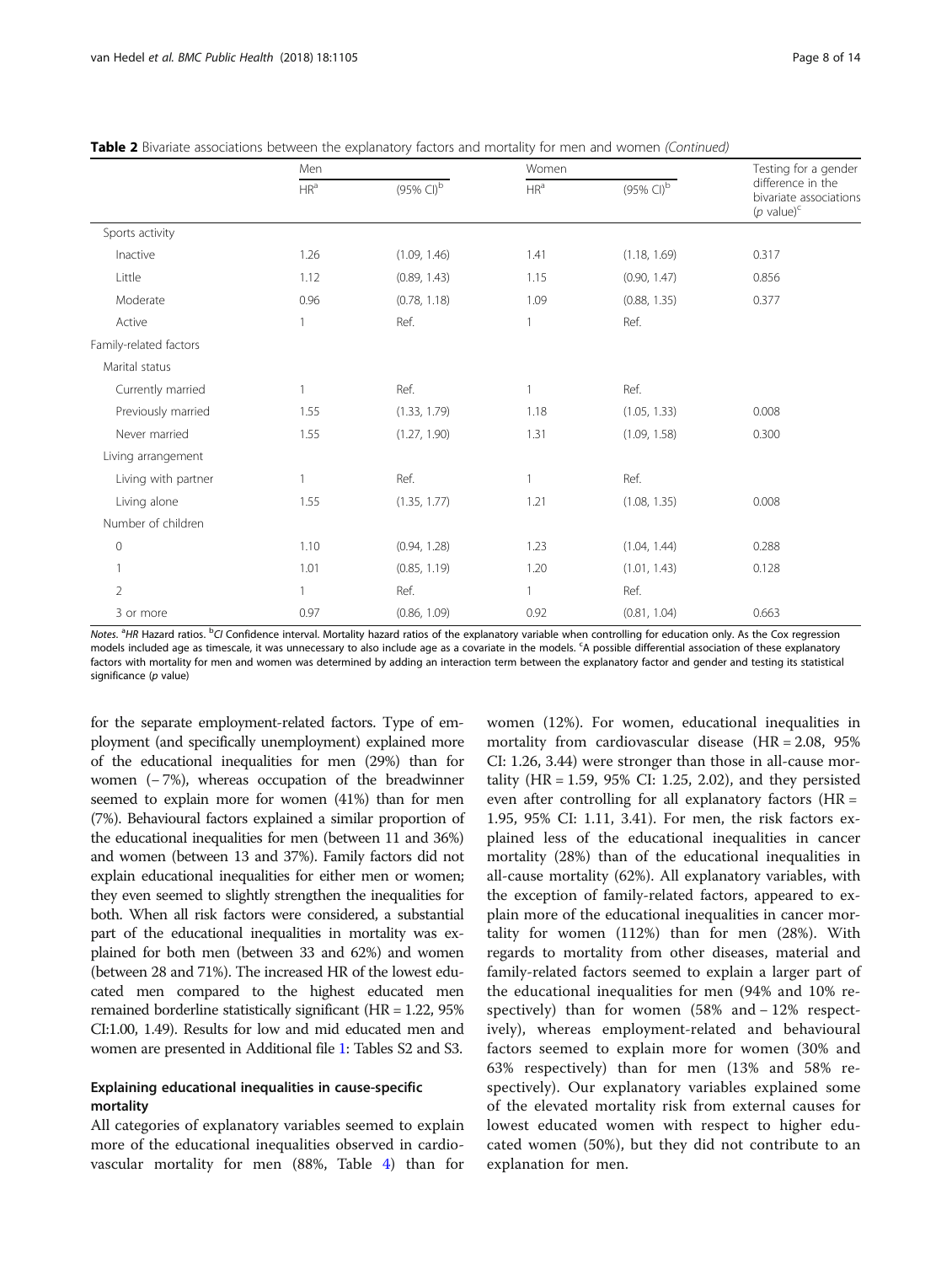<span id="page-8-0"></span>

| Models                                                                                                                                                                                                                             | Men              |                          |      |                                                                                                                                                                |       |                         | Women             |                         |      |                                  |                 |                                 |
|------------------------------------------------------------------------------------------------------------------------------------------------------------------------------------------------------------------------------------|------------------|--------------------------|------|----------------------------------------------------------------------------------------------------------------------------------------------------------------|-------|-------------------------|-------------------|-------------------------|------|----------------------------------|-----------------|---------------------------------|
|                                                                                                                                                                                                                                    |                  | Level of education       |      | Change in educational inequality                                                                                                                               |       |                         |                   | Level of education      |      | Change in educational inequality |                 |                                 |
|                                                                                                                                                                                                                                    | Lowest           |                          | ligh | Absolute decline                                                                                                                                               |       | U<br>Percentage decline | -owest            |                         | High | Absolute decline <sup>c</sup>    |                 | Percentage decline <sup>c</sup> |
|                                                                                                                                                                                                                                    | <b>THE</b>       | $(95\%$ CI) <sup>b</sup> | Ref. |                                                                                                                                                                | ×,    | (95% Cl) <sup>d</sup>   | <b>Feb</b>        | $(95%$ CI) <sup>b</sup> | Ref. |                                  | S,              | $(95%$ Cl) <sup>d</sup>         |
| 0. No additional controls                                                                                                                                                                                                          | 58               | (1.37, 1.83)             |      |                                                                                                                                                                |       |                         | 59                | (1.25, 2.02)            |      |                                  |                 |                                 |
| 1. Material                                                                                                                                                                                                                        | 1.18             | (0.99, 1.40)             |      | 0.40                                                                                                                                                           | 67%   | (46%, 103%)             | 1.29              | (1.00, 1.66)            |      | 0.30                             | 51%             | (29%, 93%)                      |
| Financial difficulties                                                                                                                                                                                                             | $\overline{5}$   | (1.30, 1.75)             |      | 0.07                                                                                                                                                           | 12%   | $(4\%, 24\%)$           | $\frac{49}{5}$    | (1.17, 1.90)            |      | 0.10                             | 17%             | (9%, 34%)                       |
| Housing tenure                                                                                                                                                                                                                     | 940              | (1.20, 1.63)             |      | 0.18                                                                                                                                                           | 31%   | (18%, 49%)              | 141               | (1.10, 1.81)            |      | 0.18                             | 31%             | $(15\%, 56\%)$                  |
| Health insurance                                                                                                                                                                                                                   | 127              | (1.07, 1.51)             |      | 0.31                                                                                                                                                           | 53%   | $(31\%, 81\%)$          | 1.40              | (1.09, 1.80)            |      | 0.19                             | 32%             | (15%6, 61%                      |
| 2. Employment-related                                                                                                                                                                                                              | 142              | (1.18, 1.71)             |      | 0.16                                                                                                                                                           | 28%   | (3%, 58%)               | 1.39              | (1.07, 1.81)            |      | 0.20                             | 34%             | $(2\%, 55\%)$                   |
| Employment                                                                                                                                                                                                                         | $\overline{141}$ | (1.21, 1.63)             |      | 0.17                                                                                                                                                           | 29%   | (20%, 45%)              | 1.63              | (1.27, 2.08)            |      | $-0.04$                          | $-7%$           | $(-22%, 2%)$                    |
| Occ. of the breadwinner <sup>e</sup>                                                                                                                                                                                               | 54               | (1.28, 1.85)             |      | 0.04                                                                                                                                                           | 7%    | $(-20%, 37%)$           | 1.35              | (1.04, 1.75)            |      | 0.24                             | 41%             | (8%, 59%)                       |
| 3. Behavioural factors                                                                                                                                                                                                             | 1.39             | (1.20, 1.62)             |      | 0.19                                                                                                                                                           | 33%   | (16% 50%)               | 1.37              | (1.06, 1.75)            |      | 0.22                             | 37%             | (15%77%)                        |
| Alcohol consumption                                                                                                                                                                                                                | 1.55             | (1.34, 1.79)             |      | 0.03                                                                                                                                                           | 5%    | $(-3, 14%)$             | 1.61              | (1.26, 2.06)            |      | $-0.02$                          | $-3%$           | $(-20%, 10%)$                   |
| <b>M</b>                                                                                                                                                                                                                           | 1.55             | (1.34, 1.79)             |      | 0.03                                                                                                                                                           | 5%    | $(1\%, 11\%)$           | 1.57              | (1.23, 2.00)            |      | 0.02                             | 3%              | $(-5%, 12%)$                    |
| Smoking                                                                                                                                                                                                                            | <b>1.50</b>      | (1.30, 1.73)             |      | 0.08                                                                                                                                                           | 14%   | $(3\%, 26\%)$           | 1.48              | (1.16, 1.89)            |      | $\overline{0}$ .                 | $\frac{9\%}{2}$ | (4%, 41%)                       |
| Leisure activity                                                                                                                                                                                                                   | <b>1.59</b>      | (1.38, 1.84)             |      | $-0.0$                                                                                                                                                         | $-2%$ | $(-7%, 4%)$             | 1.53              | (1.20, 1.95)            |      | 0.06                             | 10%             | $(1\%, 22\%)$                   |
| Sports activity                                                                                                                                                                                                                    | $\frac{49}{5}$   | (1.29, 1.72)             |      | 0.09                                                                                                                                                           | 16%   | (9%, 27%)               | 1.49              | (1.17, 1.90)            |      | 0.10                             | 17%             | (8%, 34%)                       |
| 4. Family-related factors                                                                                                                                                                                                          | 57               | (1.36, 1.81)             |      | 0.01                                                                                                                                                           | 2%    | $(-7%, 11%$             | 1.62              | (1.27, 2.07)            |      | $-0.03$                          | $-5%$           | $(-25\%, 6\%)$                  |
| Marital status                                                                                                                                                                                                                     | 57               | (1.36, 1.81)             |      | 0.01                                                                                                                                                           | 2%    | $(-4%, 10%$             | $\overline{1.61}$ | (1.26, 2.06)            |      | $-0.02$                          | $-3%$           | $(-22%, 6%)$                    |
| Living arrangement                                                                                                                                                                                                                 | 1.56             | (1.35, 1.81)             |      | 0.02                                                                                                                                                           | 3%    | $(-3%, 9%)$             | 1.58              | (1.24, 2.01)            |      | 0.01                             | 2%              | $(-3%, 6%)$                     |
| Number of children                                                                                                                                                                                                                 | 1.56             | (1.35, 1.81)             |      | 0.02                                                                                                                                                           | 3%    | $(-2\%, 10\%)$          | 1.65              | (1.29, 2.10)            |      | $-0.06$                          | $-10%$          | $(-26%,-1%)$                    |
| 5. All factors                                                                                                                                                                                                                     | 122              | (1.00, 1.49)             |      | 0.36                                                                                                                                                           | 62%   | $(30\%, 101\%)$         | $\overline{117}$  | (0.89, 1.54)            |      | 0.42                             | 71%             | (28%, 123%)                     |
| calculated using bootstraps with 5000 repetitions; 1000 repetitions per imputed dataset. <sup>6</sup> Occ.: Occupation<br>Notes. <sup>a</sup> HR Mortality hazard ratios. <sup>b</sup> CI Confidence interval. <sup>S</sup> Negati |                  |                          |      | ve absolute and percentage declines indicate an increase in the educational inequality. <sup>d</sup> Confidence intervals (Cls) of the percentage decline were |       |                         |                   |                         |      |                                  |                 |                                 |

Table 3 Contributions of the explanatory factors to educational inequalities in all-cause mortality for lowest educated men and women Table 3 Contributions of the explanatory factors to educational inequalities in all-cause mortality for lowest educated men and women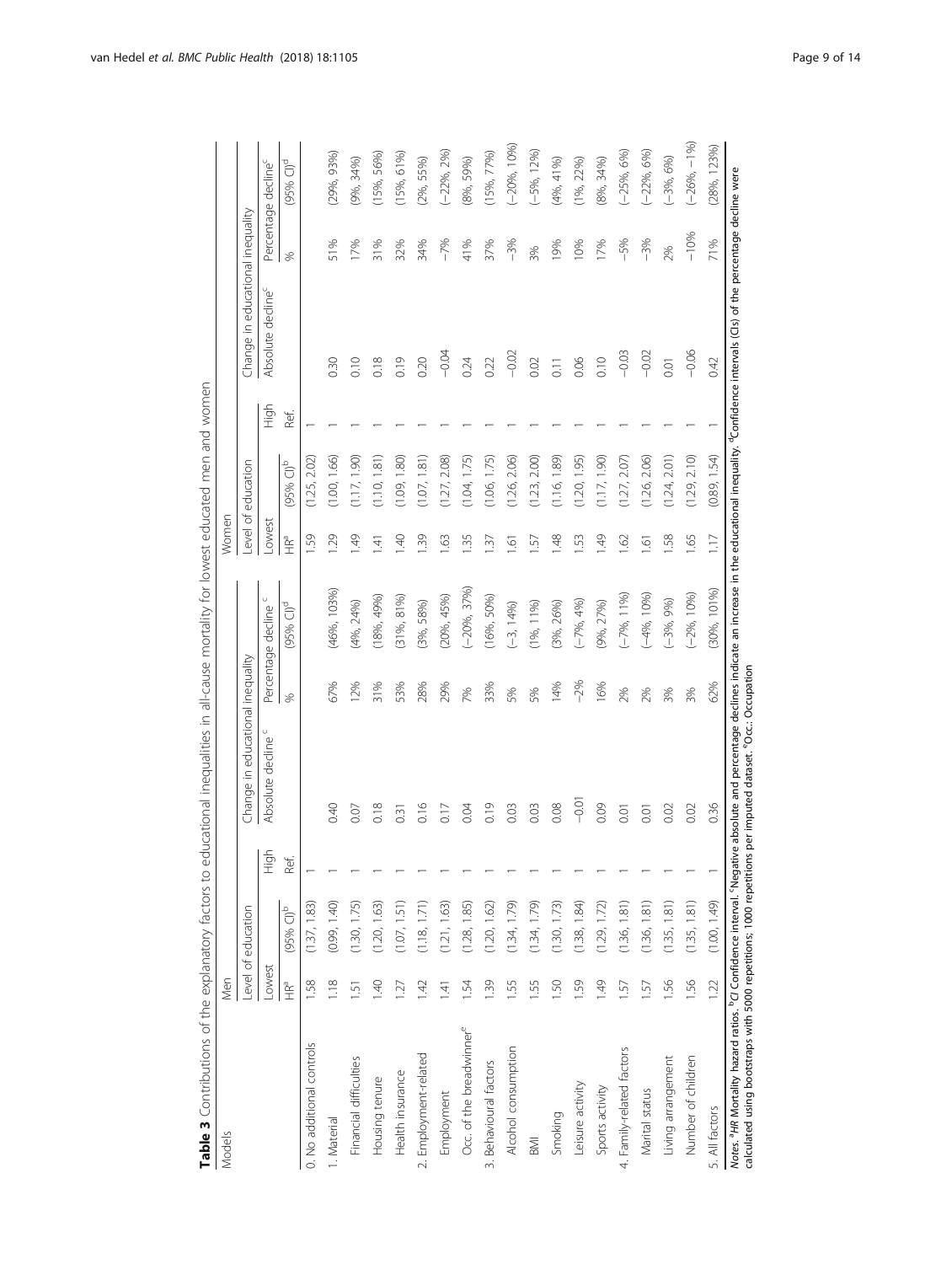| Models                                      | Men             |                                           |      |                                  |                      | Women           |                                           |                          |                      |                                  |  |
|---------------------------------------------|-----------------|-------------------------------------------|------|----------------------------------|----------------------|-----------------|-------------------------------------------|--------------------------|----------------------|----------------------------------|--|
|                                             |                 | Level of education                        |      | Change in educational inequality |                      |                 | Level of education                        |                          |                      | Change in educational inequality |  |
|                                             | Lowest          |                                           | High | Absolute                         | Percentage           | Lowest          |                                           | High                     | Absolute             | Percentage                       |  |
|                                             | HR <sup>a</sup> | $(95\% \text{ Cl})^{\overline{\text{b}}}$ | Ref. | decline <sup>c</sup>             | decline <sup>c</sup> | HR <sup>a</sup> | $(95\% \text{ Cl})^{\overline{\text{b}}}$ | Ref.                     | decline <sup>c</sup> | decline <sup>c</sup>             |  |
| Mortality from cardiovascular diseased      |                 |                                           |      |                                  |                      |                 |                                           |                          |                      |                                  |  |
| 0. No additional controls 1.58              |                 | $(1.23, 2.04)$ 1                          |      |                                  |                      | 2.08            | (1.26, 3.44)                              | $\overline{1}$           |                      |                                  |  |
| 1. Material                                 | 1.25            | $(0.91, 1.71)$ 1                          |      | 0.33                             | 57%                  | 2.13            | (1.27, 3.57)                              | -1                       | $-0.05$              | $-5%$                            |  |
| 2. Employment-related                       | 1.17            | $(0.84, 1.62)$ 1                          |      | 0.41                             | 71%                  | 1.90            | (1.11, 3.24)                              | 1                        | 0.18                 | 17%                              |  |
| 3. Behavioural                              | 1.39            | $(1.06, 1.81)$ 1                          |      | 0.19                             | 33%                  | 1.87            | (1.11, 3.16)                              | $\mathbf{1}$             | 0.21                 | 19%                              |  |
| 4. Family-related                           | 1.57            | $(1.21, 2.03)$ 1                          |      | 0.01                             | 2%                   | 2.02            | (1.22, 3.32)                              | -1                       | 0.06                 | 6%                               |  |
| 5. All factors                              | 1.07            | $(0.75, 1.52)$ 1                          |      | 0.51                             | 88%                  | 1.95            | (1.11, 3.41)                              | $\overline{1}$           | 0.13                 | 12%                              |  |
| Cancer mortality <sup>e</sup>               |                 |                                           |      |                                  |                      |                 |                                           |                          |                      |                                  |  |
| 0. No additional controls                   | 1.50            | $(1.20, 1.89)$ 1                          |      |                                  |                      | 1.33            | (0.91, 1.95)                              | $\overline{1}$           |                      |                                  |  |
| 1. Material                                 | 1.26            | $(0.96, 1.66)$ 1                          |      | 0.24                             | 48%                  | 1.04            | (0.70, 1.55)                              | $\overline{1}$           | 0.29                 | 88%                              |  |
| 2. Employment-related                       | 1.52            | $(1.14, 2.04)$ 1                          |      | $-0.02$                          | $-4%$                | 1.14            | (0.75, 1.73)                              | $\overline{1}$           | 0.19                 | 58%                              |  |
| 3. Behavioural                              | 1.33            | $(1.05, 1.69)$ 1                          |      | 0.17                             | 34%                  | 1.21            | (0.82, 1.79)                              | $\overline{1}$           | 0.12                 | 36%                              |  |
| 4. Family-related                           | 1.50            | $(1.19, 1.88)$ 1                          |      | 0.00                             | 0%                   | 1.38            | (0.94, 2.04)                              | 1                        | $-0.05$              | $-15%$                           |  |
| 5. All factors                              | 1.36            | $(1.00, 1.86)$ 1                          |      | 0.14                             | 28%                  | 0.96            | (0.61, 1.49)                              | $\overline{1}$           | 0.37                 | 112%                             |  |
| Mortality from other diseases <sup>f</sup>  |                 |                                           |      |                                  |                      |                 |                                           |                          |                      |                                  |  |
| 0. No additional controls 1.31              |                 | $(0.99, 1.74)$ 1                          |      |                                  |                      | 1.43            | (0.94, 2.19)                              | 1                        |                      |                                  |  |
| 1. Material                                 | 1.02            | $(0.73, 1.43)$ 1                          |      | 0.29                             | 94%                  | 1.18            | (0.77, 1.82)                              | -1                       | 0.25                 | 58%                              |  |
| 2. Employment-related                       | 1.27            | $(0.89, 1.81)$ 1                          |      | 0.04                             | 13%                  | 1.30            | (0.83, 2.05)                              | $\mathbf{1}$             | 0.13                 | 30%                              |  |
| 3. Behavioural                              | 1.13            | $(0.83, 1.53)$ 1                          |      | 0.18                             | 58%                  | 1.16            | (0.75, 1.80)                              | -1                       | 0.27                 | 63%                              |  |
| 4. Family-related                           | 1.28            | $(0.96, 1.71)$ 1                          |      | 0.03                             | 10%                  | 1.48            | (0.96, 2.27)                              | -1                       | $-0.05$              | $-12%$                           |  |
| 5. All factors                              | 1.03            | $(0.70, 1.51)$ 1                          |      | 0.28                             | 90%                  | 1.06            | (0.66, 1.72)                              | $\mathbf{1}$             | 0.37                 | 86%                              |  |
| Mortality from external causes <sup>9</sup> |                 |                                           |      |                                  |                      |                 |                                           |                          |                      |                                  |  |
| 0. No additional controls 0.95              |                 | $(0.39, 2.32)$ 1                          |      |                                  |                      | 2.05            | (0.48, 8.77)                              | $\overline{\phantom{a}}$ |                      |                                  |  |
| 1. Material                                 | 1.17            | $(0.38, 3.63)$ 1                          |      | $-0.22$                          | $-440%$              | 1.66            | (0.35, 8.00)                              | 1                        | 0.39                 | 37%                              |  |
| 2. Employment-related                       | 1.21            | $(0.32, 4.54)$ 1                          |      | $-0.26$                          | $-520%$              | 1.27            | (0.30, 5.45)                              | 1                        | 0.78                 | 74%                              |  |
| 3. Behavioural                              | 1.04            | $(0.41, 2.61)$ 1                          |      | $-0.09$                          | $-180%$              | 2.27            | (0.51, 10.04)                             | $\overline{1}$           | $-0.22$              | $-21%$                           |  |
| 4. Family-related                           | 0.98            | $(0.39, 2.44)$ 1                          |      | $-0.03$                          | $-60%$               | 2.20            | (0.50, 9.65)                              | $\overline{1}$           | $-0.15$              | $-14%$                           |  |
| 5. All factors                              | 1.42            | $(0.37, 5.42)$ 1                          |      | $-0.47$                          | $-940%$              | 1.52            | (0.28, 8.22)                              | $\overline{1}$           | 0.53                 | 50%                              |  |

<span id="page-9-0"></span>Table 4 Contributions of the explanatory factors to educational inequalities in cause-specific mortality for lowest educated men and women

Notes. <sup>a</sup>HR Mortality hazard ratios. <sup>b</sup>Cl Confidence interval. <sup>c</sup>Negative absolute and percentage declines indicate an increase in the educational inequality.<br><sup>d</sup>Mortality from cardiousceular disease includes deaths wit Mortality from cardiovascular disease includes deaths with International Classification of Diseases (ICD) [[36](#page-12-0)] codes between 100 and 199. <sup>e</sup>Cancer mortality includes deaths with ICD codes between C00 and D48. <sup>f</sup>Mortality from other diseases includes deaths with all other ICD codes than those included in cardiovascular disease, cancer or external causes. <sup>g</sup>Mortality from external causes includes deaths with ICD codes between V01 and Y89

# **Discussion**

Educational gradients in mortality were found for both men and women. Although a substantial and reasonably similar part of the educational inequalities in mortality was explained by all material, employment-related, behavioural and family-related factors together for both men (62%) and women (71%), the specific contributions of some factors differed between men and women. Specifically, type of employment explained more of the educational inequalities in all-cause mortality for men than for women, whereas the occupational class of the

breadwinner explained more for women than for men. Our results also suggested that material and employment-related factors contribute more to inequalities in mortality from cardiovascular diseases for men than for women, but they explained more of the inequalities in cancer mortality for women than for men.

# Methodological considerations

Besides a mortality follow-up of more than 20 years, a major strength of this study is the inclusion of a broad selection of material, employment-related, behavioural and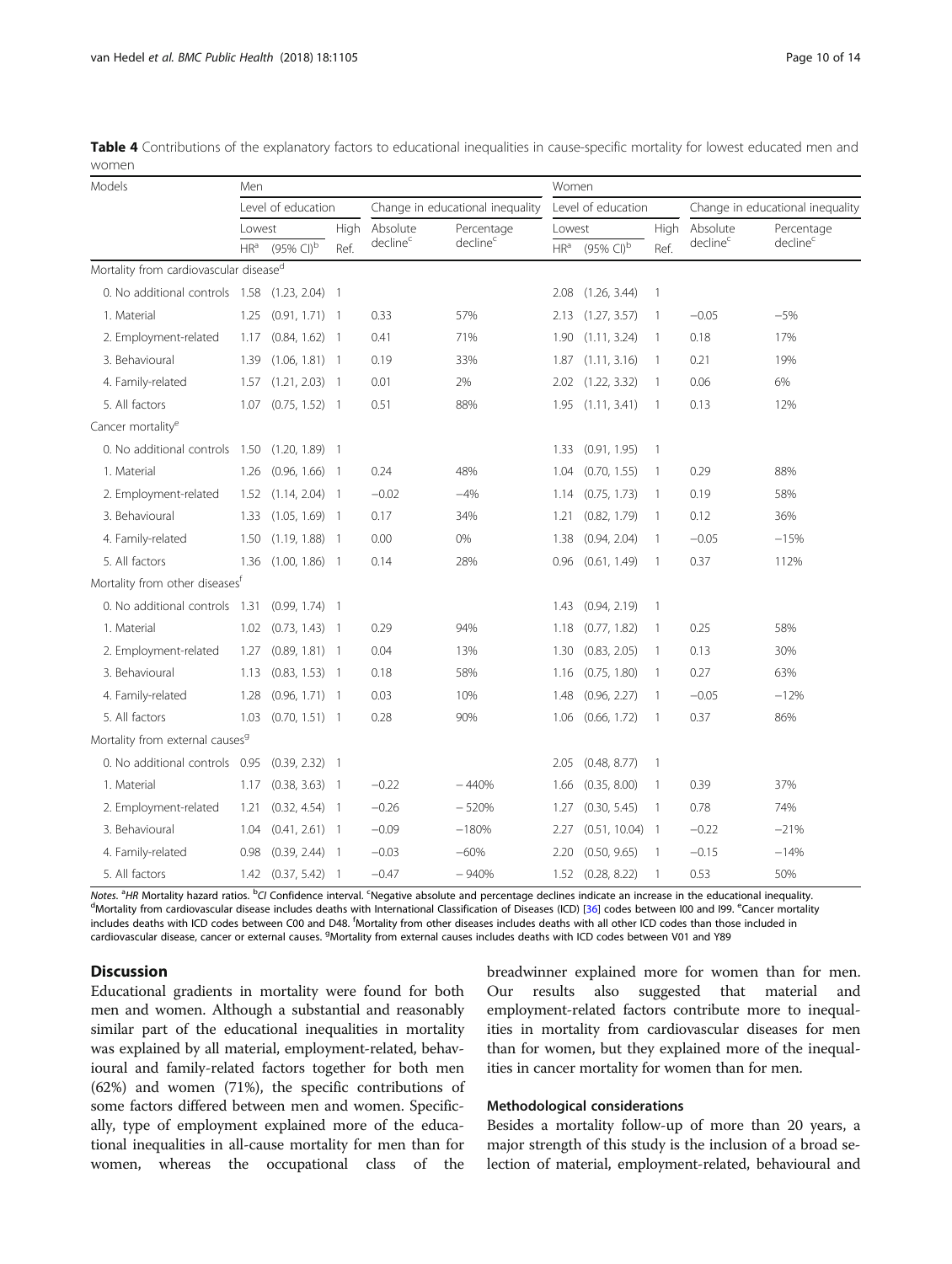family-related factors. However, these factors were self-reported and may contain measurement error. If biases in self-reports differed by education or gender, for which evidence exists, this may have affected our results. For example, in the French GAZEL study, men underestimated their weight and overestimated their height less than women, and high educated men and women overestimated their height less than their low educated counterparts [[41](#page-13-0)]. Differences in self-reporting biases by gender or education have also been found for other (behavioural) factors, including physical activity [[42](#page-13-0)] and smoking [[43](#page-13-0)]. Yet, the exact direction of self-report misclassification by gender and socioeconomic status is less clear.

In this study, we examined the contribution of single measurements of material, employment, behavioural and family factors to educational inequalities in mortality. It may be argued that using multiple measurements of the explanatory variables would be better as it allows to account for possible changes over time in inequalities in these variables. Recent studies have shown that the contribution of behavioural factors to socioeconomic inequalities in mortality was (slightly) larger when multiple measurements over time of these factors were included [[44](#page-13-0)–[46](#page-13-0)]. Using the same GLOBE data, Oude Groeniger and colleagues also found a larger contribution of behavioural factors to educational inequalities in mortality when multiple measurements were used, but a smaller contribution of material factors [[47](#page-13-0)]. Yet, another study found a slightly higher attenuation of educational inequalities in mortality for men when behavioural, psychosocial, biomedical risk factors and employment were measured twice (63%, compared to 53% when only the baseline measurement was used), but no change in the attenuation for women [\[48\]](#page-13-0). We believe our overall conclusions to be valid, as by using only a single measurement we may have slightly underestimated the contribution of behavioural factors and slightly overestimated the contribution of material factors to socioeconomic inequalities in mortality.

Longitudinal data on the explanatory variables was available but only for two subsamples of the GLOBE study ( $N = 5667$ ). After exclusion of the chronically ill and respondents with missing information on any of the other variables, the final sample would be even smaller. As our main focus was on estimating gender differences in the explanations of educational inequalities in mortality, we decided to use the baseline sample. We believe that misclassification bias due to changes in educational status during the 23 years of follow-up is relatively small as our sample exists of individuals aged 25 years and over, who are likely to have finished their education. Second, using the longitudinal data from the GLOBE study, Oude Groeniger and colleagues found that although the contribution of behavioural and material factors to

explaining educational inequalities in mortality changed when these factors were measured multiple times, they did not observe clear gender differences in these changes [[47\]](#page-13-0). Based on these findings, we therefore do not believe that differential changes in the explanatory factors by gender would contribute to explaining the observed differences.

Despite the fact that we used a broad set of material, employment-related, behavioural and family-related factors in our study, it may be argued that inclusion of more specific explanatory factors should be considered. To the extent that the prevalence of such specific measures and their association with mortality differs between men and women, including them could have led to more specific estimations of the contribution of the explanatory factors. For example, dietary intake, e.g. fruit and vegetable consumption, is educationally patterned [[49](#page-13-0)], and may play a more important role in explaining educational inequalities in mortality than a summary measure such as BMI. Unfortunately our data did not allow us to include these more specific measures, but we strongly encourage future studies to consider these factors and examine their contribution to explaining educational inequalities in mortality.

Finally, although the study population of the GLOBE study is reasonably representative for the Dutch ethnic population, residents of non-Western ethnicities were almost absent in the baseline measurement [\[31](#page-12-0)]. Generalizing our findings to other populations or countries should therefore be done with caution.

#### Interpretation

Overall, we found a similar contribution of material and behavioural factors to socioeconomic inequalities in all-cause mortality for both men and women. Of all explanatory variables, material factors contributed most to the explanation of educational inequalities in mortality. This finding is in line with previous research [[7](#page-12-0), [8](#page-12-0), [10](#page-12-0)]. Behavioural factors also provided a substantial contribution to educational inequalities in all-cause mortality in our study; our estimates fit the broad range of contributions reported by previous studies, including a 56% reduction of the educational gradient in mortality in the British Whitehall study and a 17% reduction in the French GAZEL study [\[12](#page-12-0)].

However, type of employment was more important in explaining educational inequalities in all-cause mortality for men than for women. Unemployment was more strongly associated with mortality and more strongly educational patterned among men than among women. In contrast, the occupational class of the breadwinner was more important in explaining educational inequalities in mortality for women than for men. Although a weaker educational gradient in blue-collar occupation of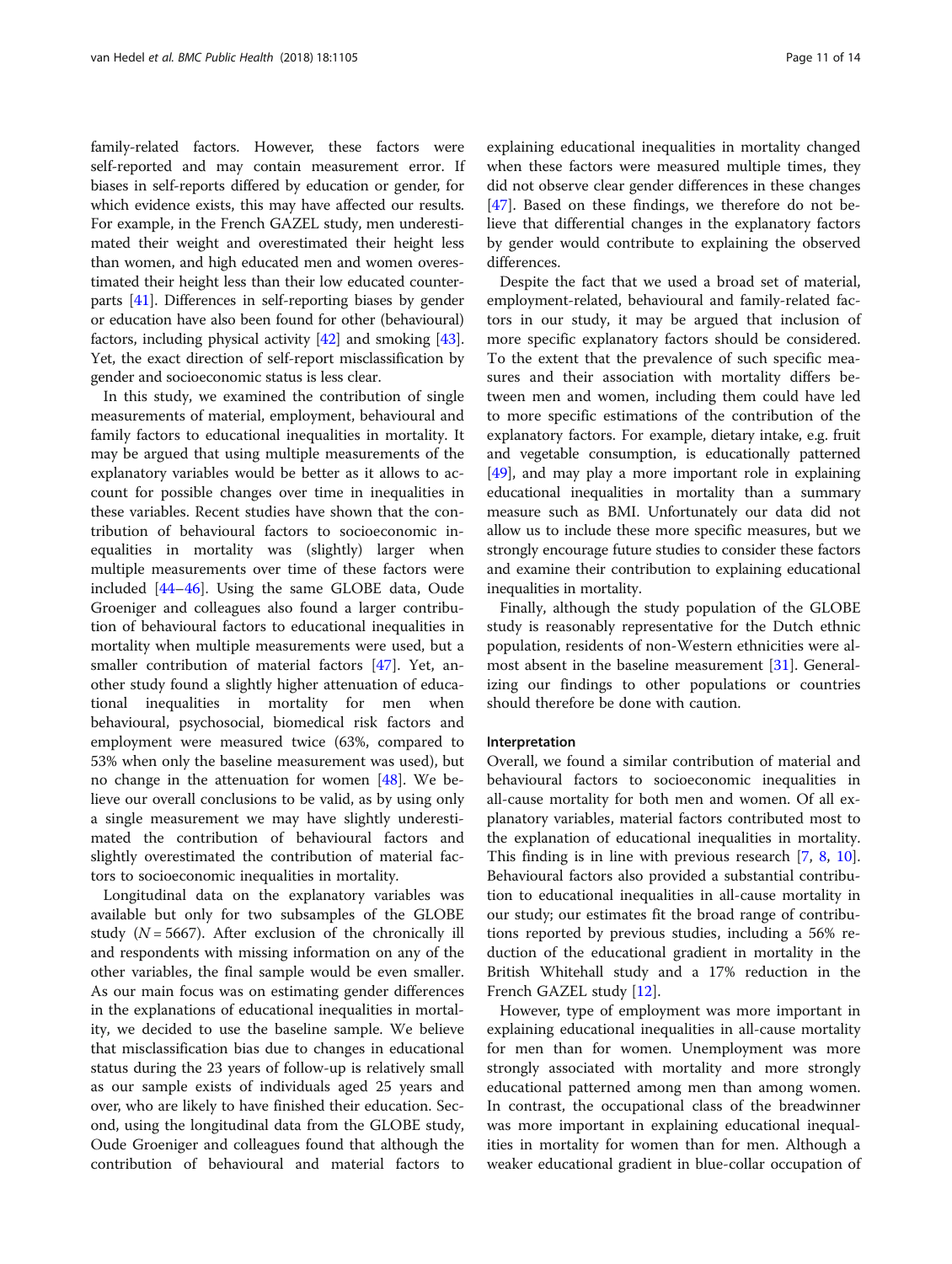<span id="page-11-0"></span>the breadwinner was found among women than among men, its stronger association with mortality for women resulted in a larger contribution of this factor to the explanation of educational inequalities in mortality for women than for men. As a large proportion of the women in our sample were outside the labour force, i.e. 57% of all women, the occupational class of the breadwinner may thus possibly be a better representative of their social class than their own employment status. However, for men it seemed that having a job outweighed the prestige associated with that job. This is likely to explain the gender differences in the contribution of our employment-related factors to explaining educational inequalities in mortality. However, we did not find evidence of gender differences in the explanation of educational inequalities in mortality for the other explanatory variables. Thus even though there were gender differences in the educational gradient as well as the association with mortality for some of our other variables (e.g. being previously married and living alone), our results showed that these differences were not large enough to lead to gender differences in explanations or were compensating each other.

Besides material, employment-related and behavioural factors, we also examined whether family-related factors play a role in explaining educational inequalities in mortality, as we know that they are associated with mortality. Our results suggest that marital status, living arrangement and number of children did not contribute to the explanation of socioeconomic inequalities in mortality for either men or women. For example, even though being previously married was more strongly associated with mortality for men than for women, marital status was less socially patterned among men than women, and thus no significant differences in the contribution of marital status to socioeconomic inequalities in mortality by gender were found. Our results may well have depended on the relatively broad measures of family-related factors, such as legal marital status and the number of children in the household, that were included. Therefore, we recommend future studies to take into account more specific family-related factors or even full family life histories in a longitudinal analysis, to advance our knowledge on how family-related factors may contribute to educational inequalities in mortality.

In the cause-specific analysis, we found that our explanatory variables explained a substantial part of educational inequalities in mortality for cardiovascular disease (CVD) for men, but not for women. Our results are partly in line with previous results [[50\]](#page-13-0); a substantial contribution of material factors in the explanation of educational inequalities in CVD mortality for men, and the largest contribution of behavioural factors in the explanation of educational inequalities in CVD mortality for women. Surprisingly however, material factors did not contribute to the explanation of educational inequalities in CVD mortality for women, but it explained a substantial part of their educational inequalities in all-cause mortality and mortality from the other causes (cancer, other diseases, and external causes). This warrants further investigation.

# Conclusions

Our findings highlight the importance of a gender perspective in research on educational inequalities in mortality and the factors contributing to the explanation of these inequalities, as the contributions of these factors differed for men and women. Policies targeting the reduction of educational inequalities in mortality should focus on improving material circumstances and discouraging unhealthy behaviours, and would also benefit from a gendered approach as interventions addressing specific factors may have differential effects on educational inequalities for men and women.

In conclusion, unemployment seemed more important in explaining educational inequalities in mortality for men than for women, whereas social class of the breadwinner was more important for the explanation for women than for men. A full understanding of educational inequalities in mortality thus benefits from a gender perspective, particularly when considering employment-related factors.

# Additional file

[Additional file 1:](https://doi.org/10.1186/s12889-018-5940-5) Table S1. Age-standardised distribution of educational level for men and women, at baseline 1991. Table S2. Contributions of the explanatory factors to educational inequalities in all-cause mortality for low educated men and women. Table S3. Contributions of the explanatory factors to educational inequalities in all-cause mortality for mid educated men and women. (DOCX 63 kb)

#### Abbreviations

BMI: Body Mass Index; CI: Confidence Interval; CVD: Cardiovascular Disease; HR: Hazard Ratio; ICD: International Classification of Diseases; ISCED: International Standard Classification of Education

#### Funding

This work was supported by a grant from the Netherlands Organization for Health Research and Development (grant number 200500005). The study sponsor had no role in the study design, the collection, analysis and interpretation of the data, the writing of the manuscript, and the decision to submit the manuscript for publication.

#### Availability of data and materials

The data that support the findings of this study are available from Statistics Netherlands and the GLOBE study but restrictions apply to the availability of these data, which were used under license for the current study, and so are not publicly available.

#### Authors' contributions

KH, FJL, and JPM conceptualized the research project. KH and JOG analyzed the data. All authors interpreted the results. KH and FJL wrote the article. JOG and JPM revised and commented on all versions of the article. All authors approved the final version of the article.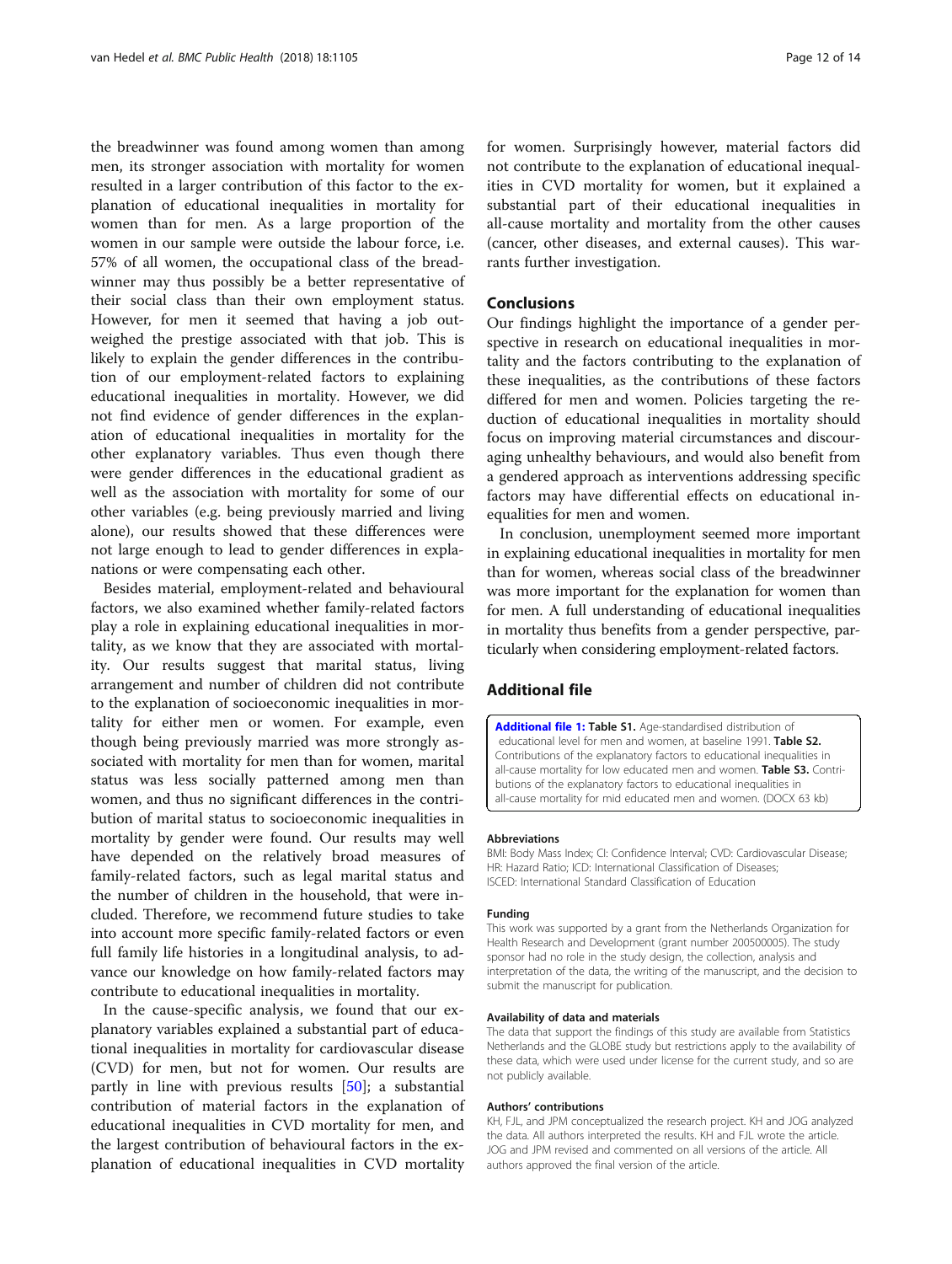### <span id="page-12-0"></span>Ethics approval and consent to participate

Ethics approval regarding the study protocol was received from the Medisch Ethische Toetsings Commissie (Medical Ethical Review Committee) of the Erasmus MC Rotterdam (letter reference: 2262ee98JM). The use of personal data in the GLOBE study is in compliance with the Dutch Personal Data Protection Act and the Municipal Database Act, and has been registered with the Dutch Data Protection Authority (number 1248943).

#### Consent for publication

Not applicable.

#### Competing interests

The authors declare that they have no competing interests.

#### Publisher's Note

Springer Nature remains neutral with regard to jurisdictional claims in published maps and institutional affiliations.

#### Author details

<sup>1</sup>Department of Public Health, Erasmus MC, P.O. Box 2040, 3000, CA, Rotterdam, The Netherlands. <sup>2</sup>Max Planck Institute for Demographic Research, Rostock, Germany.

# Received: 6 February 2018 Accepted: 7 August 2018 Published online: 10 September 2018

#### References

- 1. Kunst AE, Mackenbach JP. The size of mortality differences associated with educational level in nine industrialized countries. Am J Public Health. 1994; 84:932–7.
- 2. Mackenbach JP, Kunst AE, Cavelaars AE, Groenhof F, Geurts JJ. Socioeconomic inequalities in morbidity and mortality in western Europe. Lancet. 1997;349:1655–9.
- 3. Doornbos G, Kromhout D. Educational level and mortality in a 32-year follow-up study of 18-year-old men in the Netherlands. Int J Epidemiol. 1990;19:374–9.
- Kulhánová I, Hoffmann R, Eikemo TA, Menvielle G, Mackenbach JP. Educational inequalities in mortality by cause of death: First national data for the Netherlands. Int J Public Health. 2014;59:687–96.
- 5. Mackenbach JP, Stirbu I, Roskam A-JR, Schaap MM, Menvielle G, Leinsalu M, et al. Socioeconomic inequalities in health in 22 European countries. N Engl J Med. 2008;358:2468–81.
- 6. Huisman M, Kunst AE, Bopp M, Borgan J-K, Borrell C, Costa G, et al. Educational inequalities in cause-specific mortality in middle-aged and older men and women in eight western European populations. Lancet. 2005;365: 493–500.
- 7. Skalická V, van Lenthe F, Bambra C, Krokstad S, Mackenbach J. Material, psychosocial, behavioural and biomedical factors in the explanation of relative socio-economic inequalities in mortality: Evidence from the HUNT study. Int J Epidemiol. 2009;38:1272–84.
- 8. van Oort FVA, van Lenthe FJ, Mackenbach JP. Material, psychosocial, and behavioural factors in the explanation of educational inequalities in mortality in the Netherlands. J Epidemiol Community Health. 2005;59: 214–20.
- 9. Khang Y-H, Lynch JW, Yang S, Harper S, Yun S-C, Jung-Choi K, et al. The contribution of material, psychosocial, and behavioral factors in explaining educational and occupational mortality inequalities in a nationally representative sample of South Koreans: Relative and absolute perspectives. Soc Sci Med. 2009;68:858–66.
- 10. Schrijvers CT, Stronks K, van de Mheen HD, Mackenbach JP. Explaining educational differences in mortality: The role of behavioral and material factors. Am J Public Health. 1999;89:535–40.
- 11. Lantz PM, House JS, Lepkowski JM, Williams DR, Mero RP, Chen J. Socioeconomic factors, health behaviors, and mortality: Results from a nationally representative prospective study of US adults. JAMA. 1998;279: 1703.
- 12. Stringhini S, Dugravot A, Shipley M, Goldberg M, Zins M, Kivimäki M, et al. Health behaviours, socioeconomic status, and mortality: Further analyses of the British Whitehall II and the French GAZEL prospective cohorts. PLoS Med. 2011;8:e1000419.
- 13. Mackenbach JP, Kunst AE, Groenhof F, Borgan JK, Costa G, Faggiano F, et al. Socioeconomic inequalities in mortality among women and among men: An international study. Am J Public Health. 1999;89:1800–6.
- 14. Mustard C, Etches J. Gender differences in socioeconomic inequality in mortality. J Epidemiol Community Health. 2003;57:974–80.
- 15. Roskam AJR, Kunst AE, Van Oyen H, Demarest S, Klumbiene J, Regidor E, et al. Comparative appraisal of educational inequalities in overweight and obesity among adults in 19 European countries. Int J Epidemiol. 2010;39: 392–404.
- 16. Huisman M, Kunst AE, Mackenbach JP. Inequalities in the prevalence of smoking in the European Union: Comparing education and income. Prev Med. 2005;40:756–64.
- 17. Roelfs DJ, Shor E, Davidson KW, Schwartz JE. Losing life and livelihood: A systematic review and meta-analysis of unemployment and all-cause mortality. Soc Sci Med. 2011;72:840–54.
- 18. Isen A, Stevenson B. Women's education and family behavior: Trends in marriage, divorce and fertility [Internet]. Cambridge: National Bureau of Economic Research; 2010. Report No.: w15725. Available from: [http://www.](http://www.nber.org/papers/w15725.pdf) [nber.org/papers/w15725.pdf.](http://www.nber.org/papers/w15725.pdf) Accessed 20 Nov 2016.
- 19. Centraal Bureau voor de Statistiek. Fertility of men and women by educational level (Vruchtbaarheid van mannen en vrouwen naar opleidingsniveau) [Internet]. 2012 [cited 2016 Nov 20]. Available from: [https://www.cbs.nl/nl-nl/achtergrond/2012/37/vruchtbaarheid-van-mannen](https://www.cbs.nl/nl-nl/achtergrond/2012/37/vruchtbaarheid-van-mannen-en-vrouwen-naar-opleidingsniveau)[en-vrouwen-naar-opleidingsniveau](https://www.cbs.nl/nl-nl/achtergrond/2012/37/vruchtbaarheid-van-mannen-en-vrouwen-naar-opleidingsniveau)
- 20. Hu YR, Goldman N. Mortality differentials by marital status: An international comparison. Demography. 1990;27:233–50.
- 21. Koskinen S, Joutsenniemi K, Martelin T, Martikainen P. Mortality differences according to living arrangements. Int J Epidemiol. 2007;36:1255–64.
- 22. Grundy E, Kravdal Ø. Reproductive history and mortality in late middle age among Norwegian men and women. Am J Epidemiol. 2008;167:271–9.
- 23. Gove WR. Sex, marital status, and mortality. Am J Sociol. 1973;79:45–67.
- 24. Weatherall R, Joshi H, Macran S. Double burden or double blessing? Employment, motherhood and mortality in the longitudinal study of England and Wales. Soc Sci Med. 1994;38:285–97.
- 25. Hibbard JH, Pope CR. Effect of domestic and occupational roles on morbidity and mortality. Soc Sci Med. 1991;32:805–11.
- 26. Laaksonen M. Influence of material and behavioural factors on occupational class differences in health. J Epidemiol Community Health. 2005;59:163–9.
- 27. Aldabe B, Anderson R, Lyly-Yrjänäinen M, Parent-Thirion A, Vermeylen G, Kelleher CC, et al. Contribution of material, occupational, and psychosocial factors in the explanation of social inequalities in health in 28 countries in Europe. J Epidemiol Community Health. 2011;65:1123–31.
- 28. Richter M, Moor I, van Lenthe FJ. Explaining socioeconomic differences in adolescent self-rated health: The contribution of material, psychosocial and behavioural factors. J Epidemiol Community Health. 2012;66:691–7.
- 29. Hiyoshi A, Fukuda Y, Shipley MJ, Brunner EJ. Health inequalities in Japan: The role of material, psychosocial, social relational and behavioural factors. Soc Sci Med. 2014;104:201–9.
- 30. Mackenbach JP, van de Mheen H, Stronks K. A prospective cohort study investigating the explanation of socio-economic inequalities in health in the Netherlands. Soc Sci Med. 1994;38:299–308.
- 31. van Lenthe FJ, Kamphuis CB, Beenackers MA, Jansen T, Looman CW, Nusselder WJ, et al. Cohort profile: Understanding socioeconomic inequalities in health and health behaviours: The GLOBE study. Int J Epidemiol. 2014;43:721–30.
- 32. van Lenthe FJ, Schrijvers CTM, Droomers M, Joung IMA, Louwman MJ, Mackenbach JP. Investigating explanations of socio-economic inequalities in health. Eur J Pub Health. 2004;14:63–70.
- 33. Sociaal-Economische Raad. Werk: van belang voor iedereen. Een advies over werken met een chronische ziekte. [Internet]. 2016. Available from: [https://](https://www.ser.nl/~/media/db_adviezen/2010_2019/2016/werken-chronische-ziekte.ashx) [www.ser.nl/~/media/db\\_adviezen/2010\\_2019/2016/werken-chronische](https://www.ser.nl/~/media/db_adviezen/2010_2019/2016/werken-chronische-ziekte.ashx)[ziekte.ashx.](https://www.ser.nl/~/media/db_adviezen/2010_2019/2016/werken-chronische-ziekte.ashx) Accessed 13 Sept 2017.
- 34. UNESCO. International standard classification of education: ISCED 1997 [Internet]. 1997 [cited 2014 Sep 29]. Available from: [http://www.unesco.org/](http://www.unesco.org/education/information/nfsunesco/doc/isced_1997.htm) [education/information/nfsunesco/doc/isced\\_1997.htm](http://www.unesco.org/education/information/nfsunesco/doc/isced_1997.htm)
- 35. Erikson R, Goldthorpe JH. The constant flux: Study of class mobility in industrial societies. Oxford: Clarendon Press; 1992.
- 36. World Health Organization. International Statistical Classification of Diseases and Related Health Problems. 10th Revision [Internet]. 2011. Available from: [http://apps.who.int/classifications/icd10/browse/Content/statichtml/](http://apps.who.int/classifications/icd10/browse/Content/statichtml/ICD10Volume2_en_2010.pdf) [ICD10Volume2\\_en\\_2010.pdf.](http://apps.who.int/classifications/icd10/browse/Content/statichtml/ICD10Volume2_en_2010.pdf) Accessed 21 Nov 2017.